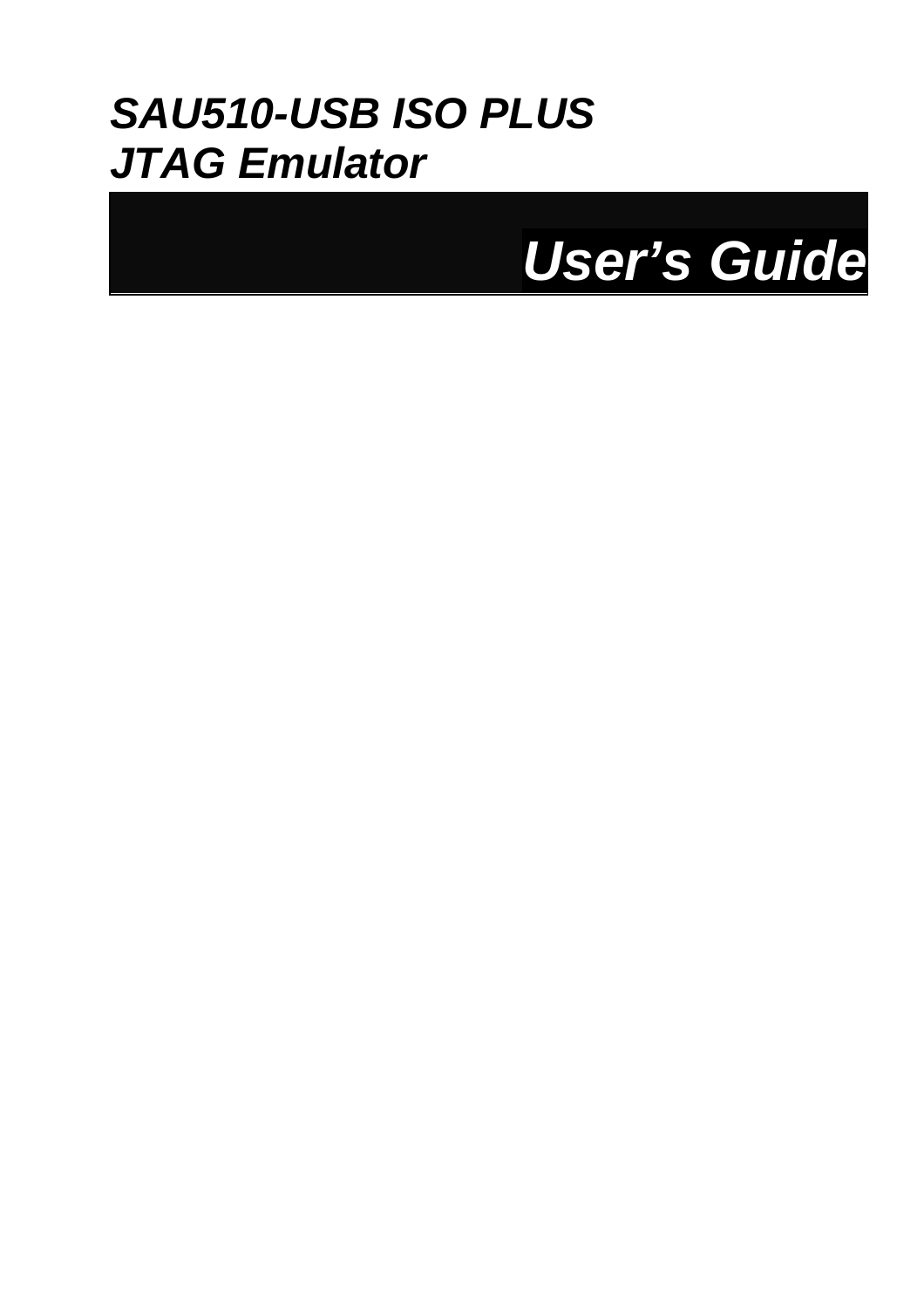**Book** SAURIS

#### **Rev. A. May 2009**

#### **IMPORTANT NOTICE**

Sauris GmbH reserves the right to make changes to its products or to discontinue any product or service without notice, and advises its customers to obtain the latest version of relevant information to verify, before placing orders, that the information being relied on is current. Sauris GmbH warrants performance of its products and related software to current specifications in accordance with our standard warranty. Testing and other quality control techniques are utilized to the extent deemed necessary to support this warranty. Please be aware that the products described herein are not intended for use in life-support appliances, devices, or systems. Sauris GmbH assumes no liability for applications assistance, customer product design, software performance, or infringement of patents or services described herein. Nor does Sauris GmbH warrant or represent any license, either express or implied, is granted under any patent right, copyright, or other intellectual property right of Sauris GmbH covering or relating to any combination, machine, or process in which such Digital Signal Processing development products or services might be or are used.

#### **WARNING**

This equipment is to be used in laboratory facilities only. It generates, uses, and can radiate electromagnetic energy and has not been tested for compliance with the limits of computing devices according to clause J, part 15, FCC rules, that are designed to specify the acceptable level of electromagnetic interference. Operation of this equipment may cause radio interference.

#### **TRADEMARKS**

*Windows 98*, *Windows 2000*, *Windows XP and Windows Vista* are registered trademarks of Microsoft Corp. *Code Composer* and *Code Composer Studio* are registered trademarks of Texas Instruments. Copyright © 2009 Sauris GmbH.

#### **Dear developers!**

1. Sauris GmbH pleased to recommend you ask your technical questions on our **[forum.](http://sauris.de/forum/)**

You can **[find](http://sauris.de/forum/search/)** answers to your questions on the forum pages and add a new topic to discuss the problem with our engineers.

2. We suggest you to read **[WiKi](http://sauris.de/wiki/)**, where you can find the full description of the functionality of our products. Please **[register](http://sauris.de/login/)** and ask your question.

Please, don't forget to subscribe to new topics to keep track of the status of your question. You will be informed by e-mail when our engineers respond to the message.

**3. Dear Friends, you could join projects support program right now [sending](http://sauris.de/services/place_an_order/) us RFQ, Technical [Questions or Samples Order.](http://sauris.de/forum/) Also you can find [warranty](http://sauris.de/company/warranty/) terms on our web.**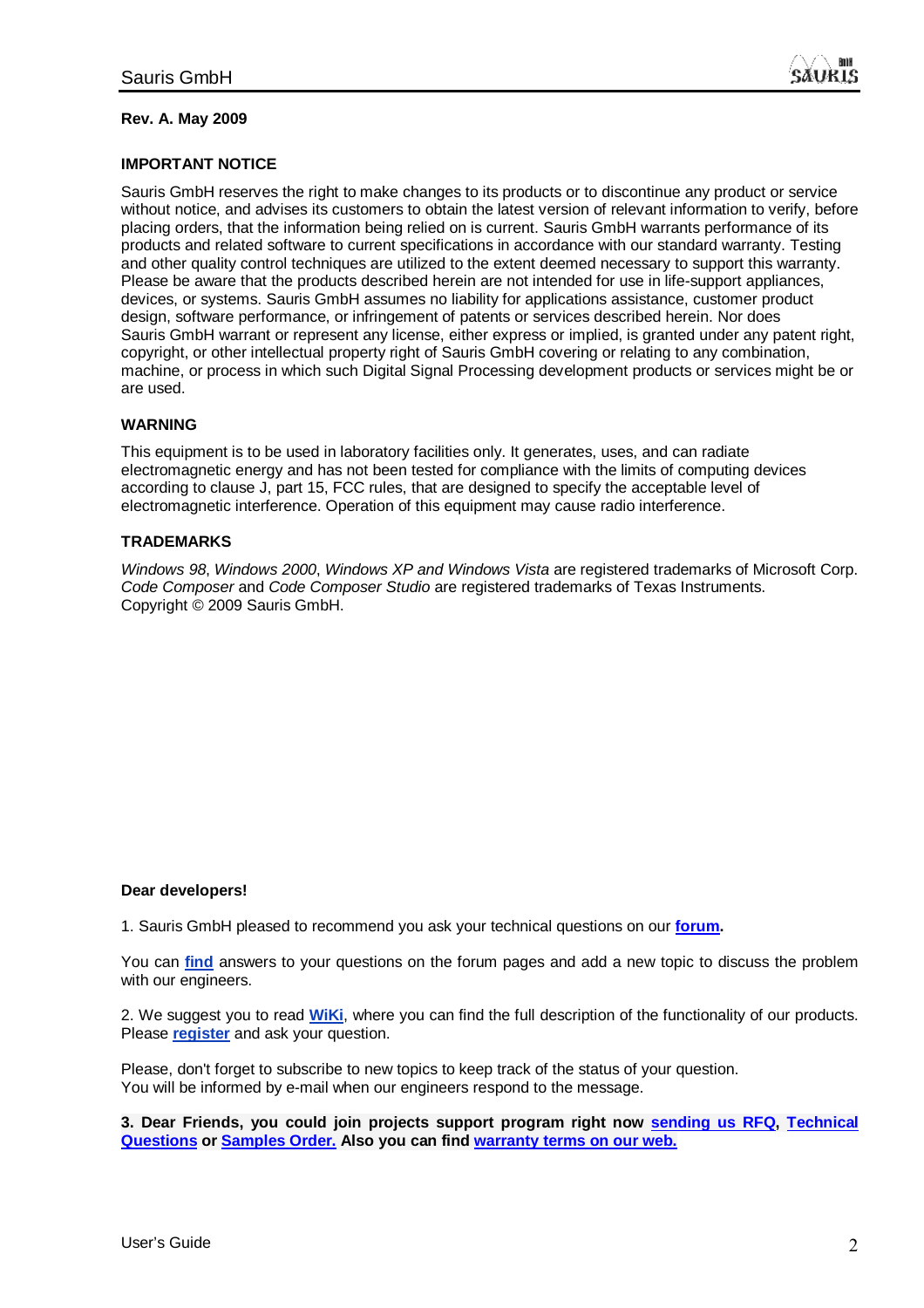# **Contents**

| 1.1 |  |
|-----|--|
| 1.2 |  |
| 1.3 |  |
|     |  |
| 2.1 |  |
| 2.2 |  |
| 2.3 |  |
|     |  |
| 3.1 |  |
| 3.2 |  |
| 3.3 |  |
| 3.4 |  |
| 3.5 |  |
| 3.6 |  |

#### **About This Manual**

This manual describes SAU510-USB PLUS JTAG emulator that is designed to be used in combination with digital signal processors (DSPs) and microcontrollers manufactured by Texas Instruments Incorporated (TI). SAU510-USB PLUS JTAG Emulator is a portable table top device that is attached to a personal computer or a laptop and allows to develop and debug applications based on DSPs and microcontrollers from TI.

#### **Related Documents**

Code Composer Studio IDE v3.1 Getting Started Guide (SPRU509) Code Composer Studio™ IDE v.3 White Paper (SPRAA08)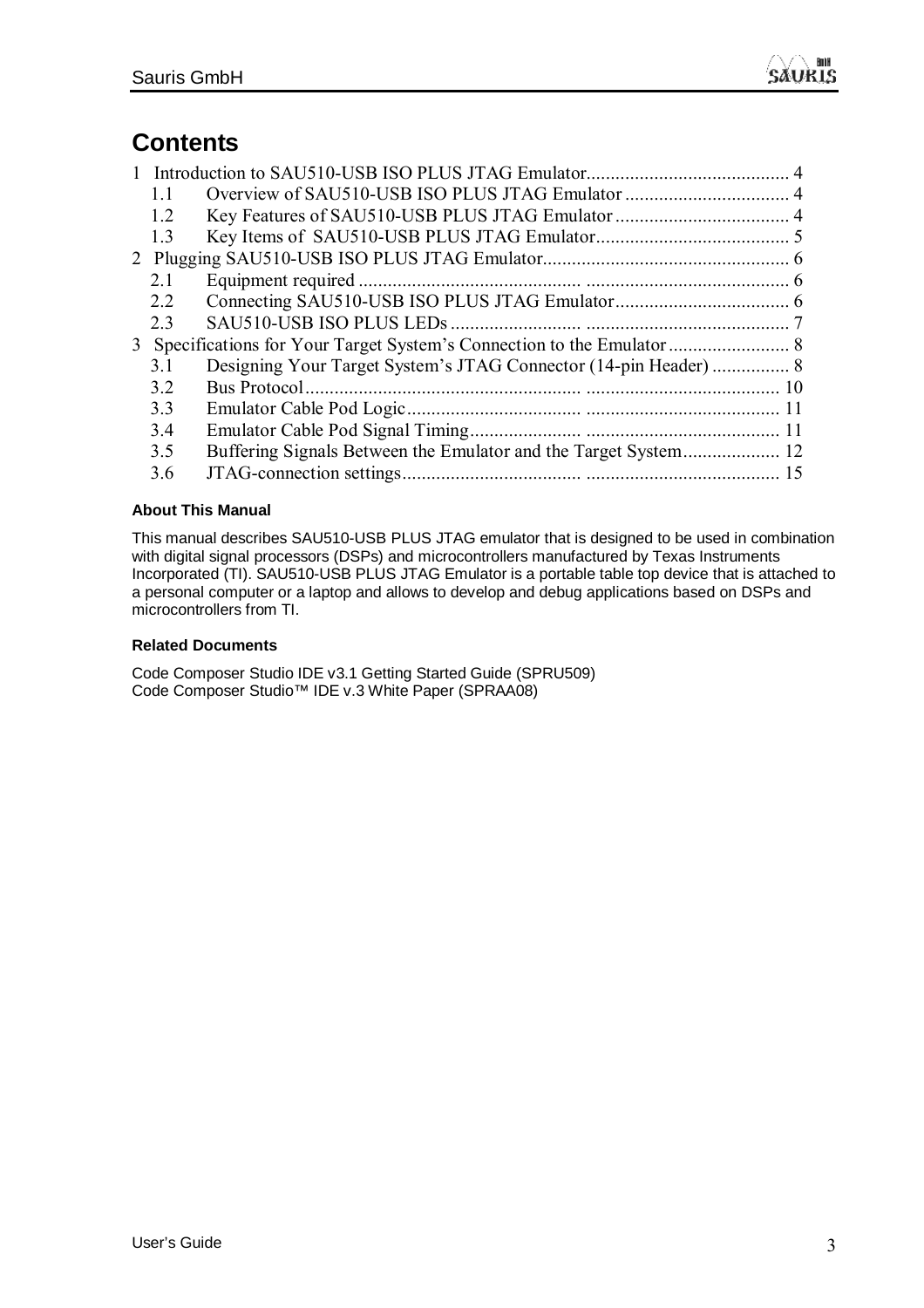

# **1 Introduction to SAU510-USB ISO PLUS JTAG Emulator**

This chapter provides a description of SAU510-USB PLUS JTAG Emulator and its key features.

### *1.1 Overview of SAU510-USB ISO PLUS JTAG Emulator*

SAU510-USB ISO PLUS JTAG Emulator was designed to be used with digital signal processors (DSPs) and microprocessors that are connected through JTAG. The Emulator supports connection through JTAG at the levels of +1.65 … +5 volt. The Emulator is connected to a PC using USBinterface and draws no power from the target system.

Figure 1-1 shows the delivery set of SAU510-USB ISO PLUS JTAG Emulator.



**Figure 1-1. Delivery set of SAU510-USB ISO PLUS JTAG Emulator** 

SAU510-USB ISO PLUS was designed to be compatible with the existing debuggers provided by Texas Instruments.

### *1.2 Key Features of SAU510-USB PLUS JTAG Emulator*

SAU510-USB ISO PLUS JTAG Emulator has the following features:

- Supports Texas Instrument's Digital Signal Processors (C2000, C5000, C6000, DaVinci $\mathbb{M}$ , OMAPTM) and TMS470R1x 16/32-bit RISC Microcontrollers with JTAG interface (IEEE 1149.1) from Texas Instruments
- Compatible with Texas Instrument's XDS510 emulator
- Provides voltage isolation 2500VRMS between PC and target
- Advanced emulation controller enables high performance
- Compatible with USB 1.1 and USB 2.0 (high speed/full speed)
- Supports USB interface with host PC, requires no additional adapter card
- Supports from +1.65 volt up to +5 volt JTAG interfaces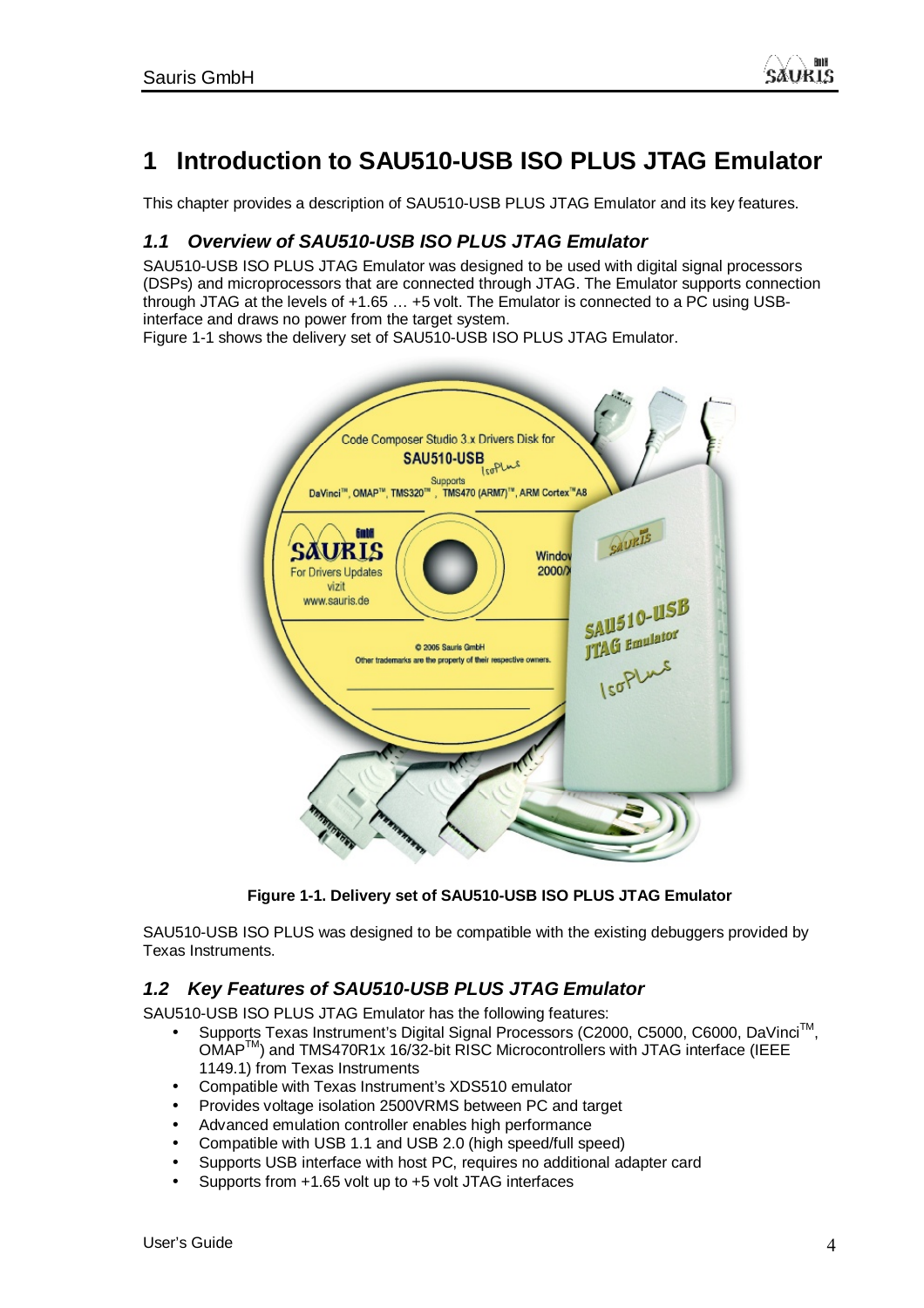

- Three Status Light Emitting Diodes (LEDs) show operational status
- Power provided by host USB port or USB hub
- Supports programming and configuring FPGA and CPLD through SVF player (SVF Specification Rev.E + Lattice Semiconductor enhancements).
- Compatible with Texas Instruments Code Composer Studio IDE
- Compatible with Windows 2000, Windows XP and Window Vista (32-bit) Operating Systems

### *1.3 Key Items of SAU510-USB PLUS JTAG Emulator*

Figure 1-2 shows SAU510-USB PLUS.

- The key items are: • Status LEDs
	-
	- 7x2 JTAG connector(IDC14, step 2.54 mm)
	- Tail
	- mini-USB connector to a host PC or a hub



**Figure 1-2. SAU510-USB PLUS JTAG Emulator**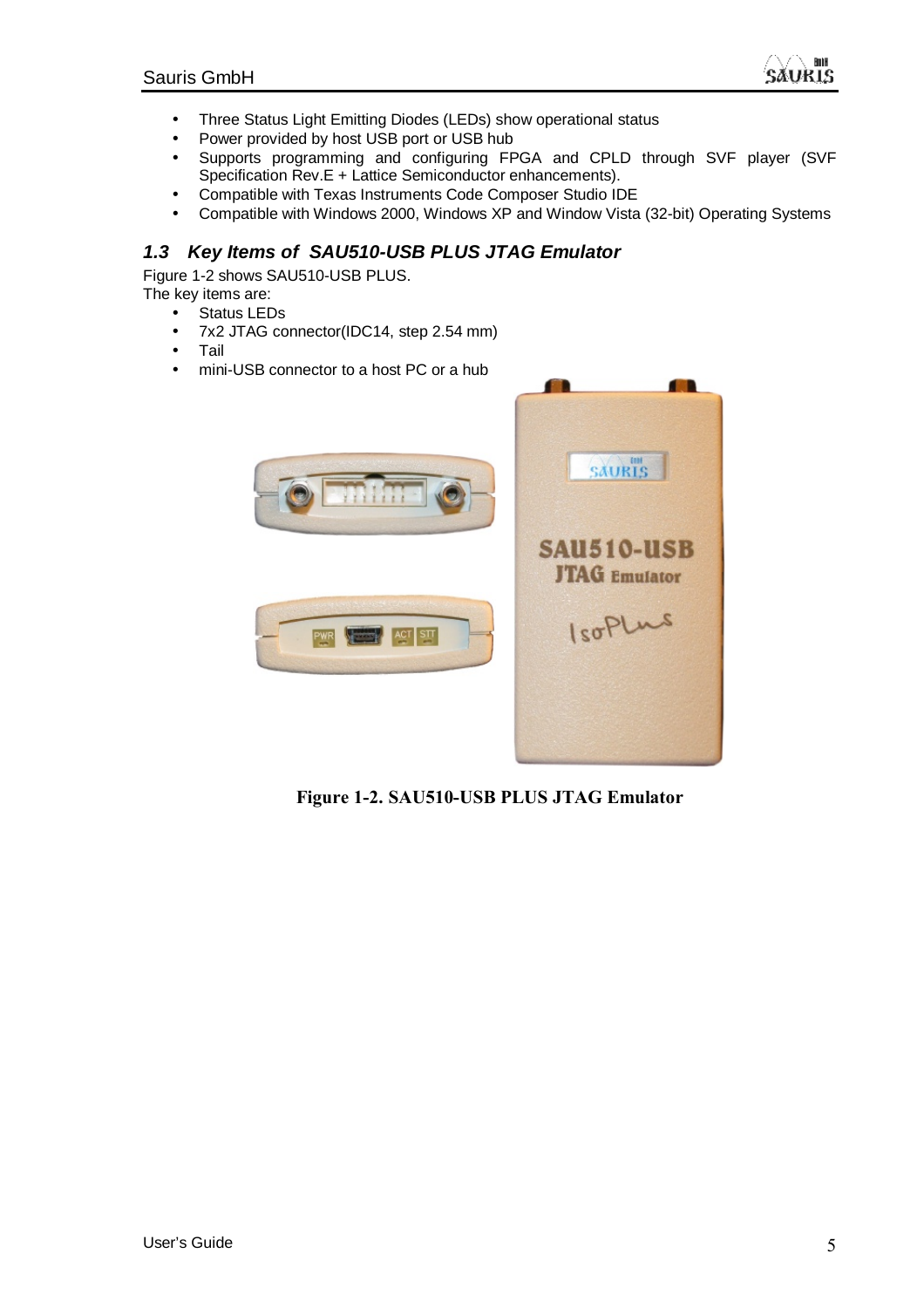# **2 Plugging SAU510-USB ISO PLUS JTAG Emulator**

This chapter helps you to plug SAU510-USB PLUS JTAG Emulator into your system.

#### **Note: you should have Code Composer Studio installed before installing SAU510-USB ISO PLUS.**

In order to use specific software packages such as the Code Composer Studio from TI refer to the manufacturer's documentation.

#### *2.1 Equipment required*

The checklists below include the items that are presented in SAU510-USB ISO PLUS JTAG emulator delivery set and additional items you will need.

#### *Hardware checklist*

- o **Host:** any PC or laptop with a hard-disk system and a USB port and a CD-ROM disk drive
- o **Memory:** minimum of 32MB
- o **Display:** color VGA or LCD
- o **Emulator:** SAU510-USB ISO PLUS JTAG emulator
- o **Target system:** any TI DSP-based or TI Microcontroller-based board with power supply
- o **Connectors:** 14-pin connector (two rows of seven pins), 20-pin connector ARM JTAG or 20-pin CTI JTAG. See **Section 3** for more information on connecting to target system

#### *Software checklist*

- o **Operating system:** Windows 2000, Windows XP or Windows Vista (32-bit)
- o **Software tools:** Code Composer Studio
- o **Drivers:** Sauris GmbH drivers for TI Code Composer Studio (are included into SAU510-USB ISO PLUS JTAG emulator delivery set and are also available at Sauris GmbH website – [www.sauris.de\)](http://www.sauris.de)

### *2.2 Connecting SAU510-USB ISO PLUS JTAG Emulator*

Follow the steps in this section to plug SAU510-USB ISO PLUS JTAG Emulator in your PC and target board. Figure 2-1 shows SAU510-USB ISO PLUS connected to a target system and a PC.



**Figure 2-1. Connecting SAU510-USB ISO PLUS to target system and PC** 

Follow these steps to connect SAU510-USB PLUS JTAG emulator:

1 Insert the *Sauris GmbH USB Driver* CD in the computer CD-ROM drive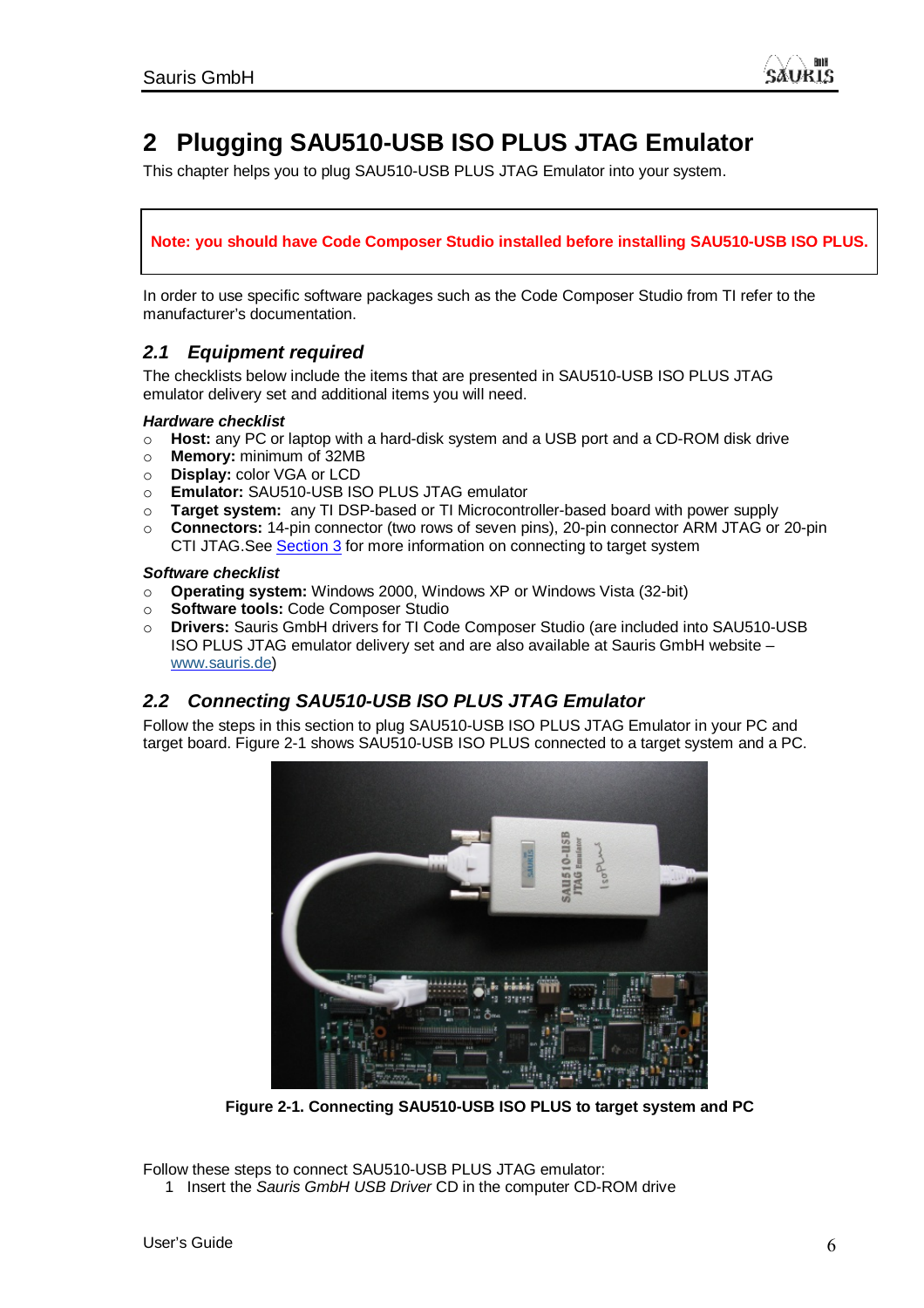

- 2 Turn off all antivirus software on your PC
- 3 Run sau510usb install.exe from the driver CD and follow the instructions on the screen
- 4 Turn on the antivirus software if needed
- 5 Connect the USB cable to your SAU510-USB ISO PLUS JTAG emulator. After a while Windows will detect a new hardware and prompt you with *New Hardware Found* screen. If you want to verify the USB driver installation has been successful, right click *Control Panel* and select *Properties*‡*Hardware*‡*Device Manager*. You should see a new class *JTAG Emulator* and one emulator (SAU510-USB v.2 (Iso) JTAG emulator) installed.
- 6 Detach the USB cable from SAU510-USB PLUS JTAG emulator.
- 7 Connect the emulator to the JTAG on your target board.
- 8 Apply power to the target board.
- 9 Connect the USB-cable to SAU510-USB PLUS JTAG emulator.

In future, after the drivers are installed, follow these steps to connect SAU510-USB ISO PLUS JTAG emulator:

- 1 Turn off the power supply of your target board.
- 2 Connect the emulator to the JTAG on your target board
- 3 Apply power to the target board.
- 4 Connect the USB-cable to SAU510-USB ISO PLUS JTAG emulator.

Detach SAU510-USB PLUS JTAG emulator in the reverse order:

- 1 Detach the USB cable from SAU510-USB ISO PLUS JTAG emulator.
- 2 Turn off the power supply of your target board.
- 3 Detach the emulator from the JTAG on your target board

**Note:** Be very careful with the target cable connectors. Connect them gently; do not force them into position, or you may damage the connectors.

### *2.3 SAU510-USB ISO PLUS LEDs*

SAU510-USB ISO PLUS has three LEDs. The LEDs inform the user of the emulator status. The meaning of the LEDs is described in the table below.

| LED        | <b>Description</b>                                                                                                                                                               |
|------------|----------------------------------------------------------------------------------------------------------------------------------------------------------------------------------|
| <b>PWR</b> | Indicates emulator power<br>Green – power from USB.<br>Red - power from target.<br>Blink red - there is no TCKR signal with power from target and turn<br>off without TCKR mode. |
| <b>ACT</b> | <b>Activity through JTAG interface</b><br>Green - data between emulator and PC<br>Red – TRST signal active                                                                       |
| STT        | <b>State of JTAG</b><br>No light - TEST-LOGIC-RESET<br>Green - RUN-TEST/IDLE<br>Red - SHIFT-IR or PAUSE-IR<br>Green+Red - SHIFT-DR или PAUSE-DR                                  |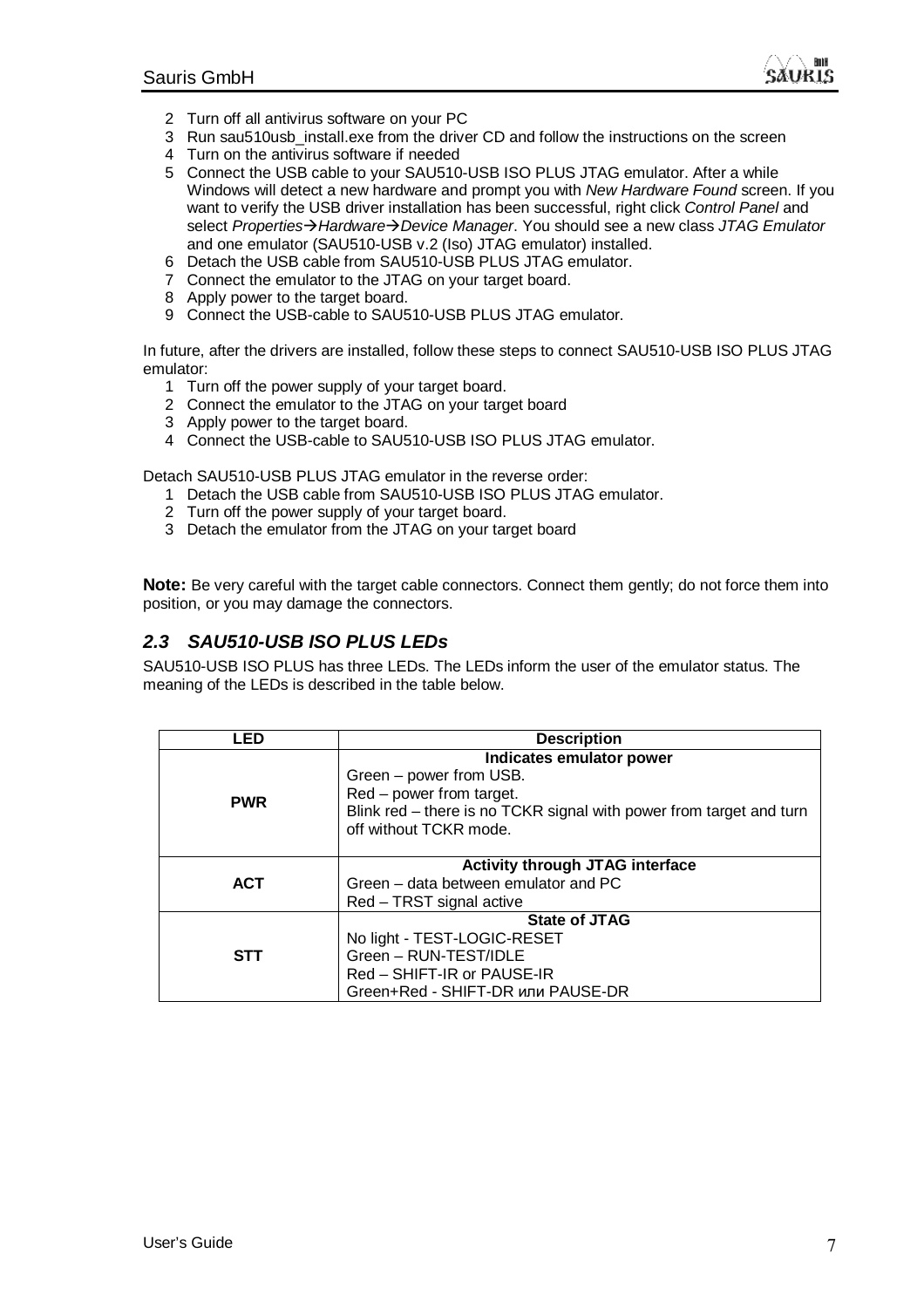

## **3 Specifications for Your Target System's Connection to the Emulator**

This chapter contains the information on connecting your target system to the emulator. Your target system must have a special 14-pin connector JTAG, 20-pin ARM JTAG or 20-pin CTI JTAG for proper communication with the emulator.

**NOTE: emulator outputs voltage level correspond to PD voltage on 1.65 to 5 V** 

### *3.1 Designing Your Target System's JTAG Connector*

The emulator is connected to target systems through a dedicated port. The port supports IEEE 1149.1 (JTAG) standard and is accessible through the emulator. The board is to have a 20-pin header (2 rows of 7 pins), 20-pin ARM header or 20-pin CTI header in order to communicate with the emulator.

### **3.1.1 14-pin JTAG description**

 The pin assignment scheme is shown in Figure 3-1. And the emulation signals are described in Table 1.

| <b>TMS</b>     |    | 2  | TRST-        |
|----------------|----|----|--------------|
| TDI            | 3  |    | <b>GND</b>   |
| PD(Vcc)        | 5  | 6  | No pin (key) |
| <b>TDO</b>     |    | 8  | <b>GND</b>   |
| <b>TCK_RET</b> | 9  | 10 | <b>GND</b>   |
| <b>TCK</b>     | 11 | 12 | <b>GND</b>   |
| <b>EMU0</b>    | 13 | 14 | EMU1         |
|                |    |    |              |

**Figure 3-1. 14-pin JTAG Connector** 

| Table 1. 14-Pin Header Signal Description |  |  |
|-------------------------------------------|--|--|
|-------------------------------------------|--|--|

| Pin# | <b>Signal</b> | <b>Description</b>                                                                                                                  | <b>Emulator State</b> | <b>Target State</b> |
|------|---------------|-------------------------------------------------------------------------------------------------------------------------------------|-----------------------|---------------------|
|      | <b>TMS</b>    | JTAG test mode selection                                                                                                            | Output                | Input               |
| 2    | TRST-         | JTAG test reset                                                                                                                     | Output                | Input               |
| 3    | TDI           | JTAG test data input.                                                                                                               | Output                | Input               |
| 5    | <b>PD</b>     | Power detect. Indicates power and voltage levels<br>on JTAG signal circuits. It should be connected to<br>target JTAG I/O buffers.  | Input                 | Output              |
| 7    | TDO           | JTAG test data output.                                                                                                              | Input                 | Output              |
| 9    | TCK_RET       | JTAG test clock return. Test clock input to<br>the emulator. May be a buffered or<br>unbuffered version of TCK.                     | Input                 | Output              |
| 11   | <b>TCK</b>    | JTAG test clock. TCK is a 12-MHz clock<br>source from the emulation pod. This signal<br>can be used to drive the system test clock. | Output                | Input               |
| 13   | EMU0          | Emulation pin 0.                                                                                                                    | Input/Output          | Input/Output        |
| 14   | EMU1          | Emulation pin 1.                                                                                                                    | Input/Output          | Input/Output        |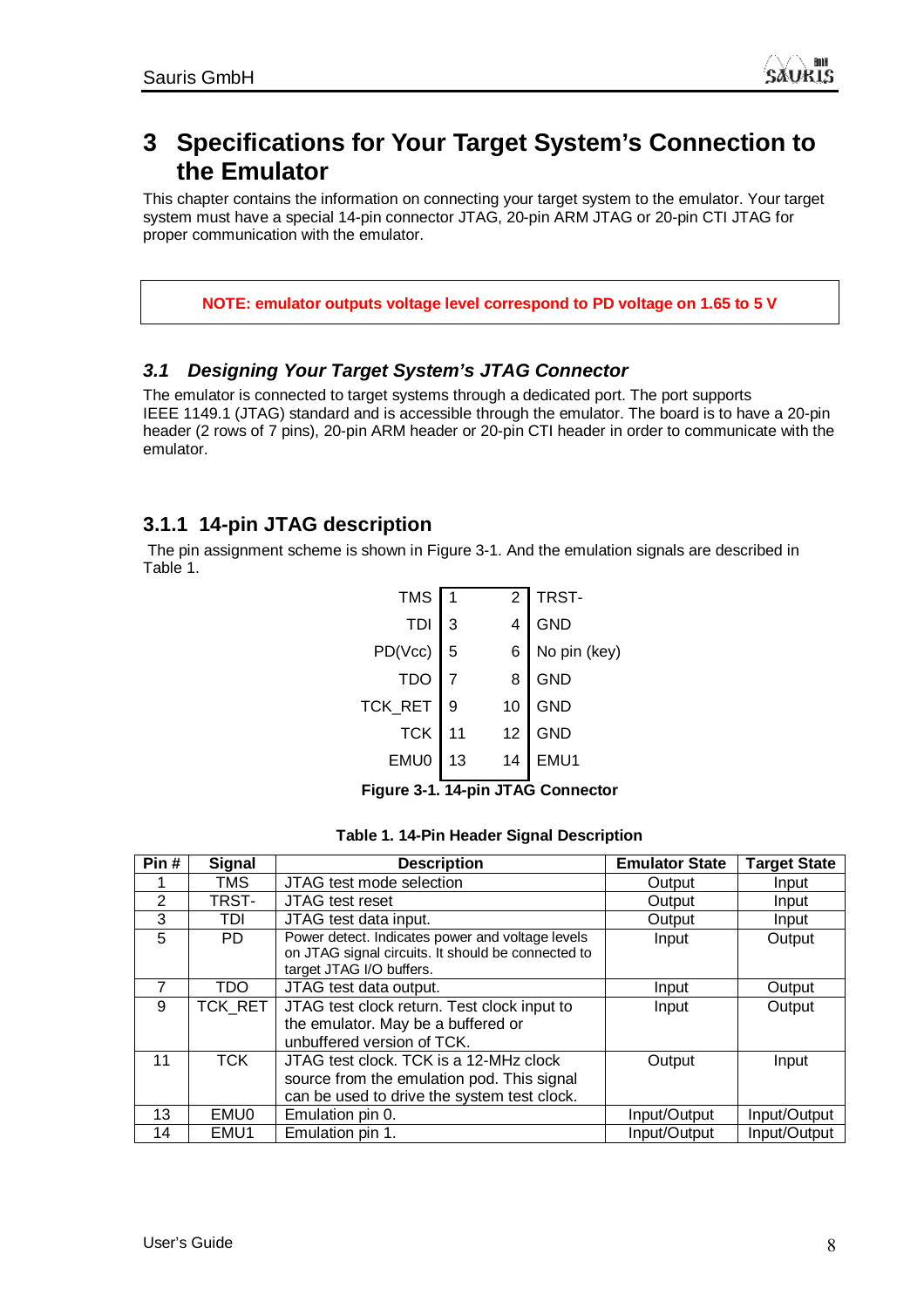

### **3.1.2 20-pin ARM JTAG description**

The pin assignment scheme is shown in Figure 3-2. And the emulation signals are described in Table 2.

| VTref        |                | 2  | ΝC         |
|--------------|----------------|----|------------|
| nTRST        | 3              | 4  | GND        |
| TDI          | 5              | 6  | GND        |
| <b>TMS</b>   | $\overline{7}$ | 8  | GND        |
| <b>TCK</b>   | 9              | 10 | <b>GND</b> |
| <b>RTCK</b>  | 11             | 12 | GND        |
| <b>TDO</b>   | 13             | 14 | GND        |
| RESET        | 15             | 16 | GND        |
| <b>DBGRQ</b> | 17             | 18 | GND        |
| 5V-Supply    | 19             | 20 | GND        |
|              |                |    |            |

**Figure 3-2. 20-pin ARM JTAG Connector** 

| Pin#           | <b>Signal</b> | <b>Description</b>                                                                                                                 | <b>Emulator State</b> | <b>Target State</b> |
|----------------|---------------|------------------------------------------------------------------------------------------------------------------------------------|-----------------------|---------------------|
|                | VTref         | Power detect. Indicates power and voltage<br>levels on JTAG signal circuits. It should be<br>connected to target JTAG I/O buffers. | Input                 | Output              |
| $\overline{2}$ | NC            | This pin is not connected                                                                                                          | <b>NC</b>             | NC.                 |
| 3              | nTRST         | <b>JTAG Reset</b>                                                                                                                  | Output                | Input               |
| 5              | TDI           | JTAG data input of the target CPU                                                                                                  | Output                | Input               |
|                | TMS           | JTAG mode set input of the target CPU                                                                                              | Output                | Input               |
| 9              | <b>TCK</b>    | JTAG clock signal to target CPU.                                                                                                   | Output                | Input               |
| 11             | <b>RTCK</b>   | Return test clock signal from the target                                                                                           | Input                 | Output              |
| 13             | <b>TDO</b>    | JTAG data output from the target CPU.                                                                                              | Input                 | Output              |
| 15             | <b>RESET</b>  | Target CPU reset signal                                                                                                            | Input/Output          | Input/Output        |
| 17             | <b>DBGRQ</b>  | This pin is not connected. Received                                                                                                | NC.                   | NC.                 |
| 19             | 5V-Supply     | This pin can be used to supply power to the<br>target hardware                                                                     | Output                | Input               |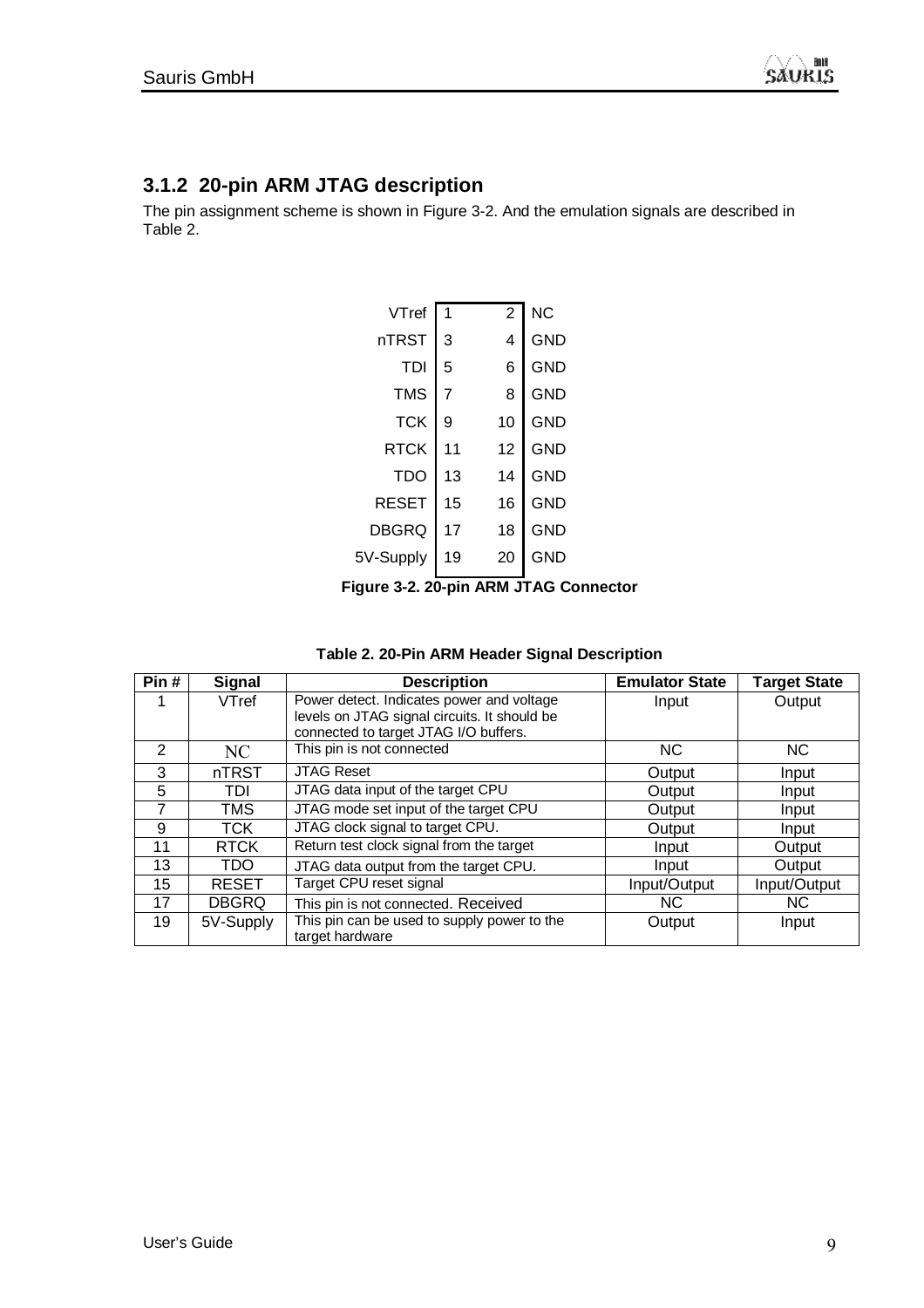

### **3.1.3 20-pin CTI JTAG description**

The pin assignment scheme is shown in Figure 3-3. And the emulation signals are described in Table 3.

| <b>TMS</b>       | 1  | $\overline{2}$ | TRST-        |
|------------------|----|----------------|--------------|
| TDI              | 3  | 4              | <b>GND</b>   |
| PD               | 5  | 6              | No pin (key) |
| <b>TDO</b>       | 7  | 8              | <b>GND</b>   |
| TCK RET          | 9  | 10             | <b>GND</b>   |
| <b>TCK</b>       | 11 | 12             | <b>GND</b>   |
| EMU0             | 13 | 14             | EMU1         |
| <b>SRST</b>      | 15 | 16             | <b>GND</b>   |
| EMU <sub>2</sub> | 17 | 18             | EMU3         |
| EMU4             | 19 | 20             | GND          |
|                  | nn | . .            |              |

**Figure 3-3. 20-pin CTI JTAG Connector** 

| Pin#           | Signal           | <b>Description</b>                                                                                                                                                                                                                                                                                            | <b>Emulator State</b> | <b>Target State</b> |
|----------------|------------------|---------------------------------------------------------------------------------------------------------------------------------------------------------------------------------------------------------------------------------------------------------------------------------------------------------------|-----------------------|---------------------|
|                | TMS              | JTAG test mode selection                                                                                                                                                                                                                                                                                      | Output                | Input               |
| $\overline{2}$ | TRST-            | <b>JTAG</b> test reset                                                                                                                                                                                                                                                                                        | Output                | Input               |
| 3              | TDI              | JTAG test data input.                                                                                                                                                                                                                                                                                         | Output                | Input               |
| 5              | <b>PD</b>        | Power detect. Indicates power and voltage levels<br>on JTAG signal circuits. It should be connected to<br>target JTAG I/O buffers.                                                                                                                                                                            | Input                 | Output              |
| $\overline{7}$ | <b>TDO</b>       | JTAG test data output.                                                                                                                                                                                                                                                                                        | Input                 | Output              |
| 9              | TCK RET          | JTAG test clock return. Test clock input to<br>the emulator. May be a buffered or<br>unbuffered version of TCK.                                                                                                                                                                                               | Input                 | Output              |
| 11             | <b>TCK</b>       | JTAG test clock. TCK is a 12-MHz clock<br>source from the emulation pod. This signal<br>can be used to drive the system test clock.                                                                                                                                                                           | Output                | Input               |
| 13             | EMU0             | Emulation pin 0.                                                                                                                                                                                                                                                                                              | Input/Output          | Input/Output        |
| 14             | EMU1             | Emulation pin 1.                                                                                                                                                                                                                                                                                              | Input/Output          | Input/Output        |
| 15             | <b>SRST</b>      | This is the target reference voltage. It is used to<br>check if the target has power, to create<br>the logic-level reference for the input comparators<br>and to control the output logic levels<br>to the target. It is normally fed from Vdd of the<br>target board and must not have a series<br>resistor. | Input/Output          | Open drain          |
| 17             | EMU <sub>2</sub> | This pin is not connected                                                                                                                                                                                                                                                                                     | Input/Output          | Input/Output        |
| 18             | EMU3             | <b>JTAG Reset</b>                                                                                                                                                                                                                                                                                             | Input/Output          | Input/Output        |
| 19             | EMU4             | JTAG data input of the target CPU                                                                                                                                                                                                                                                                             | Input/Output          | Input/Output        |

#### **Table 3. 20-Pin CTI Header Signal Description**

### *3.2 Bus Protocol*

The IEEE 1149.1 specification covers the requirements for JTAG bus of the target devices (such as the TMS320C6000 family) and provides certain rules summarized as follows: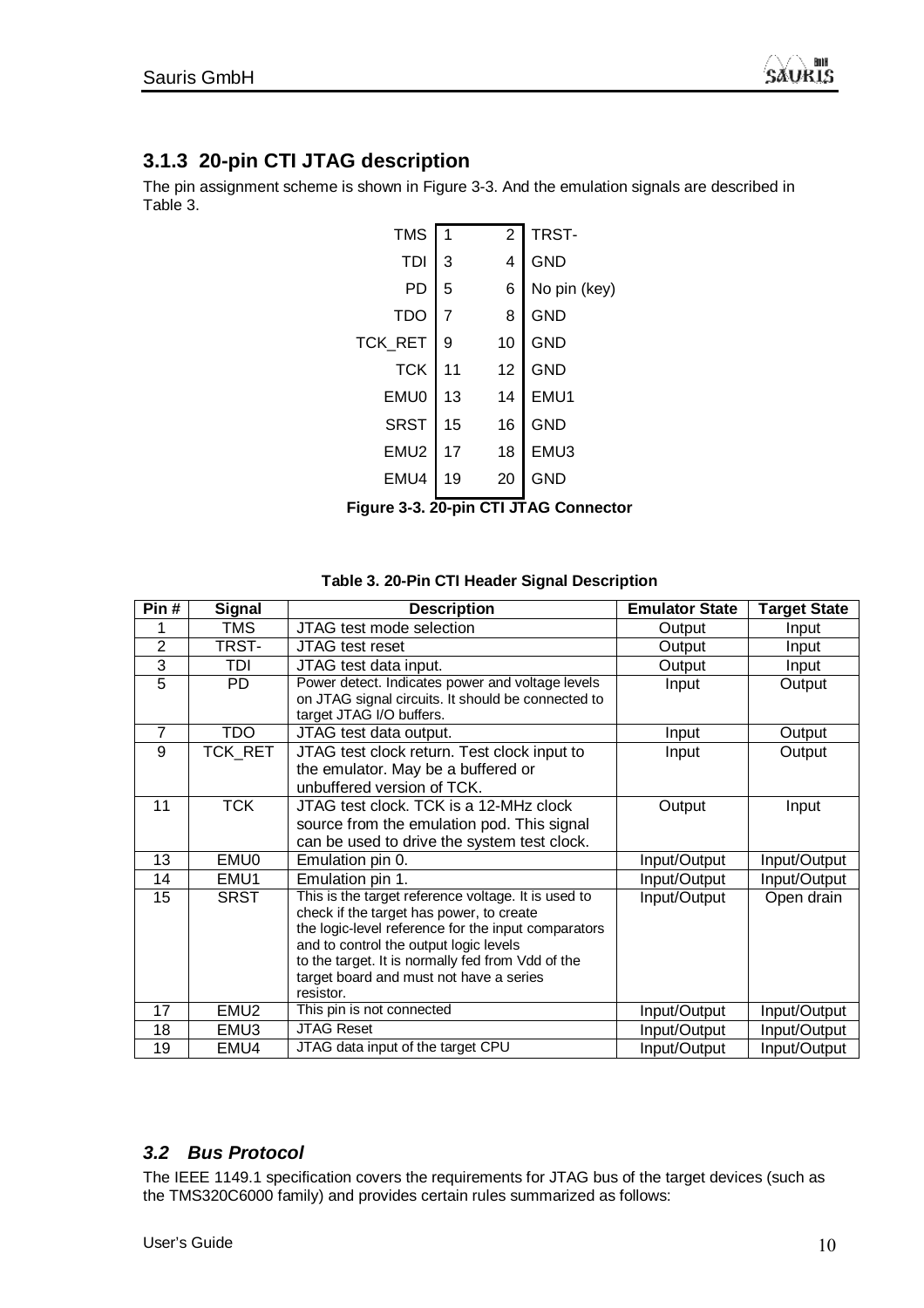

- ß The TMS/TDI inputs are sampled on the rising edge of the device TCK signal.
- The TDO output is clocked from the falling edge of the device TCK signal.

When JTAG devices are daisy-chained together, the TDO from each of the devices in the chain has a definite period in the TCK cycle. Such synchronization scheme allows to distinguish the data from different target devices included into the same chain. The penalty for this timing scheme is a reduced TCK frequency. The IEEE 1149.1 specification does not provide rules for JTAG bus master devices (e.g. emulator).

### *3.3 Emulator Cable Pod Logic*

Figure 3-4 shows the JTAG connector of the emulator cable. Here are the key features of JTAG interface:

- TMS and TDI signals are generated from the rising edge of TCK\_RET, on default (but the standard can be adjusted in the configuration file).
- The edges of TMS, TDI, TCK and TRST signals do not coincide in order to reduce signal echo.
- TCK equals 25-MHz on default. You may also set another level of TCK.



**Figure 3-4. Emulator Pod Connector** 

### *3.4 Emulator Cable Pod Signal Timing*

Figure 3-5 shows the clock signal timings for the emulator. Table 4 defines the timing parameters for the emulator. The timing parameters are for reference only, Sauris GmbH does not test them or guarantee their coincidence with the given in the table. The emulator pod uses TCK\_RET as its clock source for internal synchronization. TCK can also be used as an optional test clock source for the target system.



**Figure 3-5. Signal Timings for the Emulator** 

#### **Table 4. Emulator Pod Timing Parameters**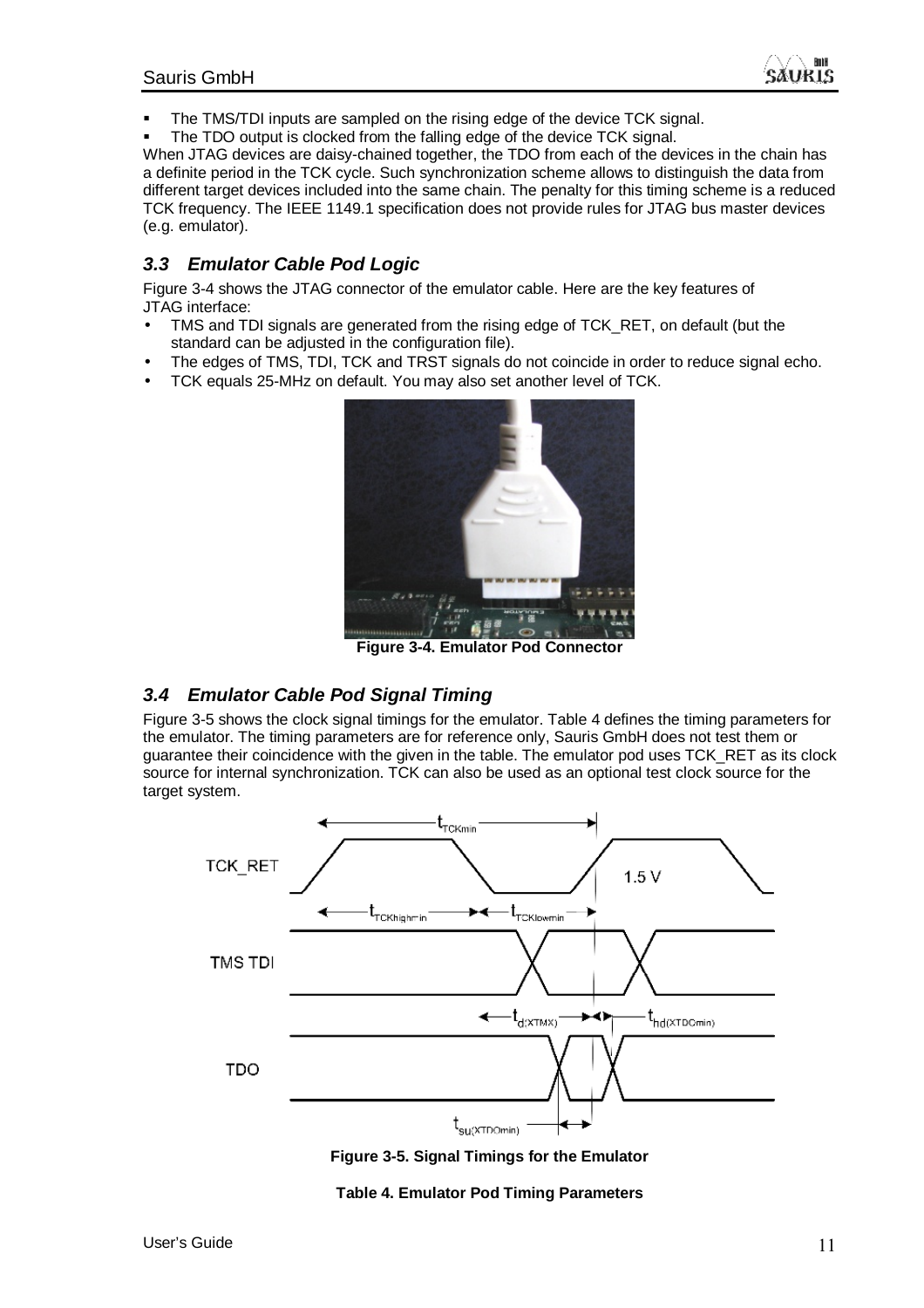

| No | Reference                                 | Description                                 | Min | Max  | Units |
|----|-------------------------------------------|---------------------------------------------|-----|------|-------|
| 1  | $t_{\text{\tiny{TCKmin}}}$                | TCK_RET period                              | 30  | 18.5 | ns    |
| 2  | $t_{\scriptscriptstyle\text{TCKhighmin}}$ | <b>TCK_RET high pulse</b><br>duration       | 12  | 8    | ns    |
| 3  | $t_{\scriptscriptstyle\text{TCKlowmin}}$  | TCK_RET low pulse<br>duration               | 12  | 8    | ns    |
| 4  | $t_{d(XTMX)}$                             | TMS/TDI setting time<br>after TCK_RET edge* | 8   | 17.5 | ns    |
| 5  | $\rm t_{\rm SU(XTDOMin)}$                 | TDO setup time to<br>TCK_RET high           | 1.9 |      | ns    |
| 6  | $t_{hd(XTDOMin)}$                         | TDO hold time from<br><b>TCK RET high</b>   | 0.6 |      | ns    |

from positive edge of TCK\_RET (if POD\_TDOONTCKFALL=NO) and from negative edge of TMS/TDI (if POD\_TDOONTCKFALL=YES). TMS/TDI delay sets by POD\_TMS\_OFS and POD\_TDO\_OFS parameters.

#### *3.5 Buffering Signals Between the Emulator and the Target System*

It is extremely important to provide high-quality signals between the emulator and the target system, especially the processor TCK and the emulator TCK\_RET signals. In some cases this may require special PCB trace routing and using termination resistors to match the trace impedance. If the distance between the emulation header and the target device is longer than 15 cm, the emulation signals must be buffered. The need for signal buffering can be divided in two cases:

• **No signal buffering.** As shown in figure 3-6, the distance between the header and the target device does not exceed 15 cm.



**Figure 3-6. No Signal Buffering** 

• **Buffered emulation signals.** Figure 3-7 shows that the distance between the emulation header and the target device is longer than 15 cm. The target device signals TMS, TDI, TDO, and TCK\_RET are buffered through several additional units.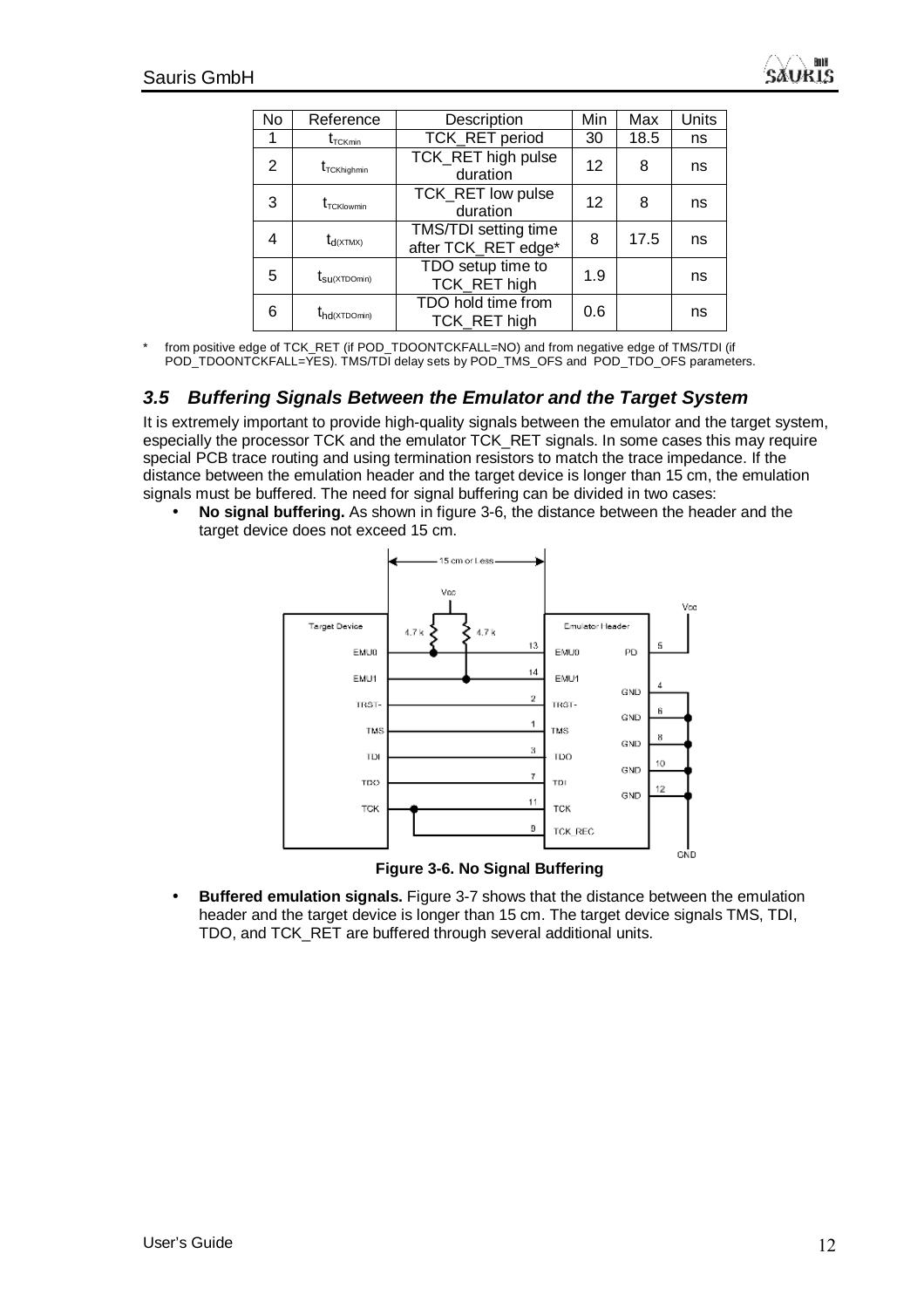

**Figure 3-7. Buffered Emulation Signals** 

The EMU0 and EMU1 signals must have pull-ups to Vcc. The signal rise time of the pull-up resistors should be less than 10 μS. A 4.7k Ω resistor is suggested for most applications. EMU0-1 are I/O pins of the target device, however, they are inputs for the emulator only. These pins are used in multiprocessor systems to provide run/stop operations.

The emulator pod enables sequential termination of the TMS, TCK, and TDI signals.

Figure 3-8 shows an application with the system test clock generated in the target system. The TCK signal is left unconnected in this application.

There are two reasons for having the target system generating the test clock:

- $\circ$  The emulator provides a 25-MHz test clock on default (the actual value can be adjusted in the configuration file). When using the target system test clock you can set the frequency to match your system requirements.
- Sometimes the test clock is required when the Emulator is switched off.



**Figure 3-8. Target System Generates Test Clock** 

Figure 3-9 shows a typical multiprocessor configuration. This is a daisy chained configuration (TDO-TDI daisy-chained), that meets the minimum requirements of the IEEE 1149.1 specification. The emulation signals in this example are buffered to isolate the processors from the emulator and provide adequate control signal for the target system. One of JTAG test interface benefits is that you can slow down the test clock to eliminate timing problems.

Multiprocessor systems should meet the following requirements:

 $\circ$  The processor TMS, TDI, TDO and TCK signals are to be buffered to control timing skew better.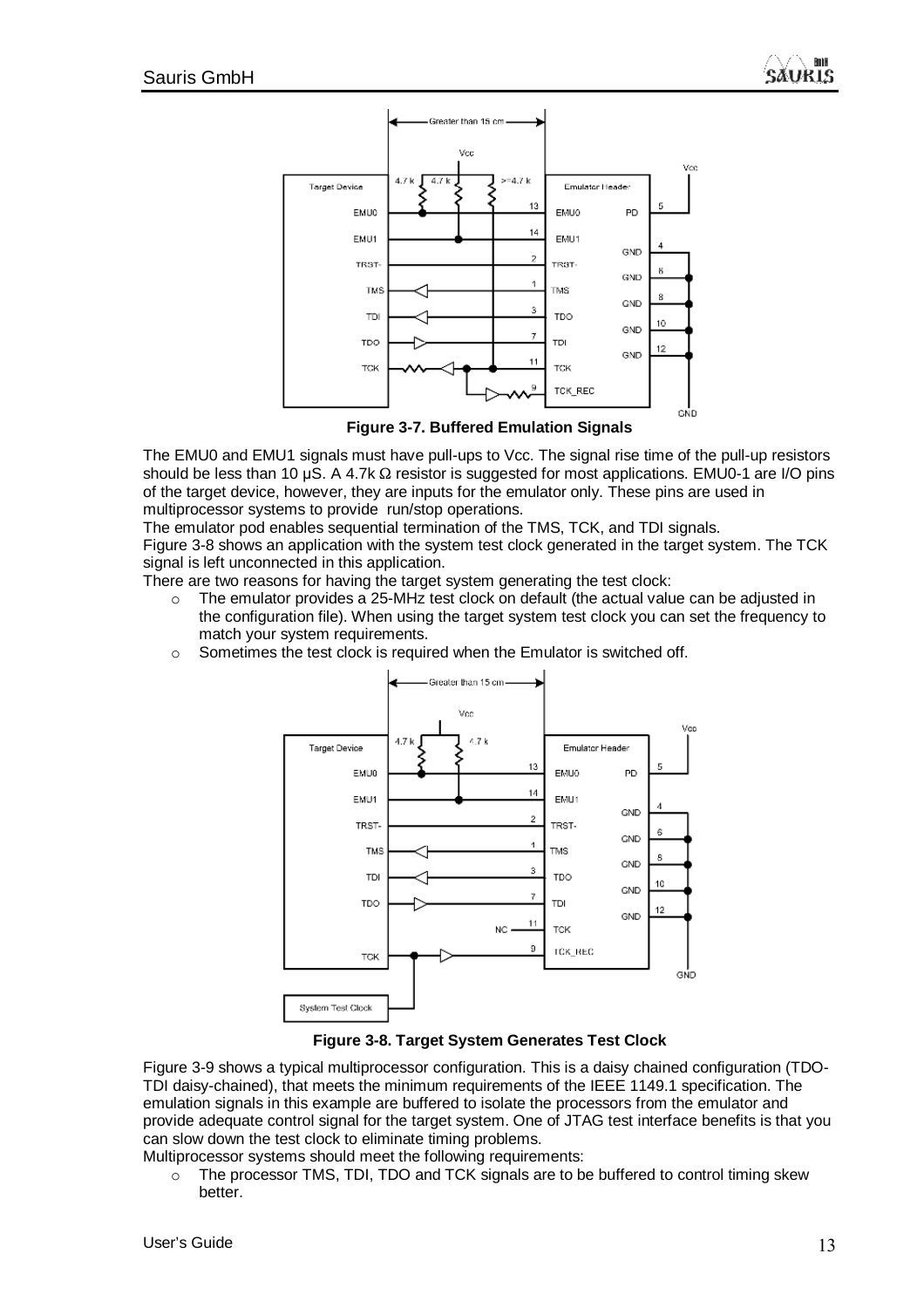o The input buffers for TMS, TDI, and TCK should have pull-ups to Vcc. This will hold these signals at a required value if the emulator is switched off. A pull-up resistor of 4.7k Ω is suggested for most applications.



**Figure 3-9. Multiprocessor Connections**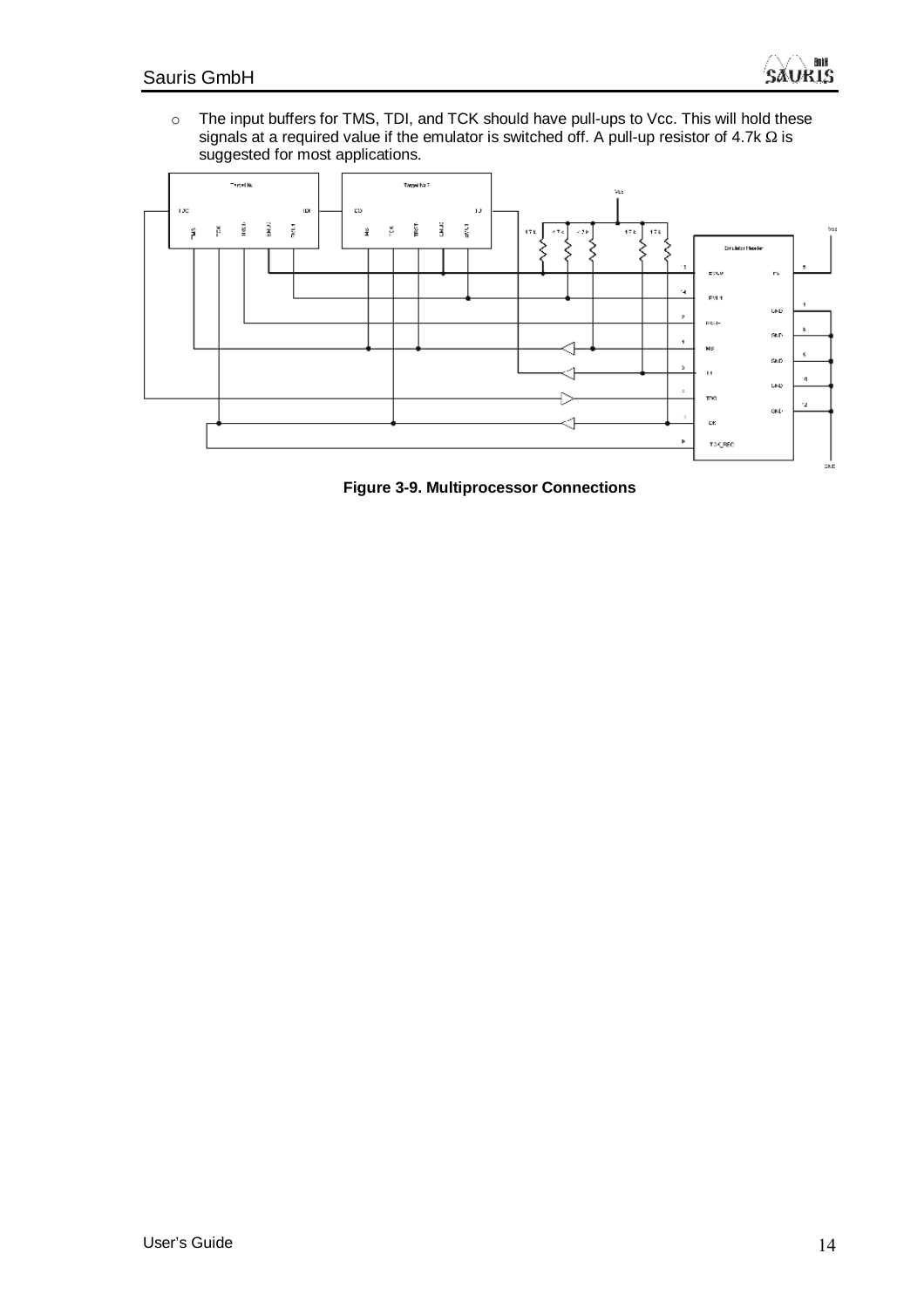

### *3.6 JTAG-connection settings*

Here you will find the description of the parameters that are set in the configuration file. The template of the configuration file will appear in the directory «<CCS\_Install\_Dir>/cc/bin/BrdDat» named «sm510usb.cfg» after the drivers installation. It is a text file in which you can set different parameters and modes for the correct device operating.

### **3.6.1 Parameters for connection several emulators to one PC**

#### **Parameters format:**

[PARAMETER\_NAME] value PARAMETER\_NAME – parameter name value – parameter value

> The parameter value may be either YES/NO or a number, or a line taken into apostrophes (').

#### **If you use Code Composer Studio v.2**

Set the parameters in the configuration file which you are going to use in the connection.

[POD\_SN] value [POD\_PORT] value

> Value is the serial number of the Emulator that will use the current configuration file for the connection. These parameters are commented on default – it means that the connection is performed through the first Emulator found by the system. To activate the parameters, please uncomment them (delete the symbol ";" before the parameter). Both of these parameters are to have the same value (the serial number of the Emulator). The leading zeros are allowed but are not required.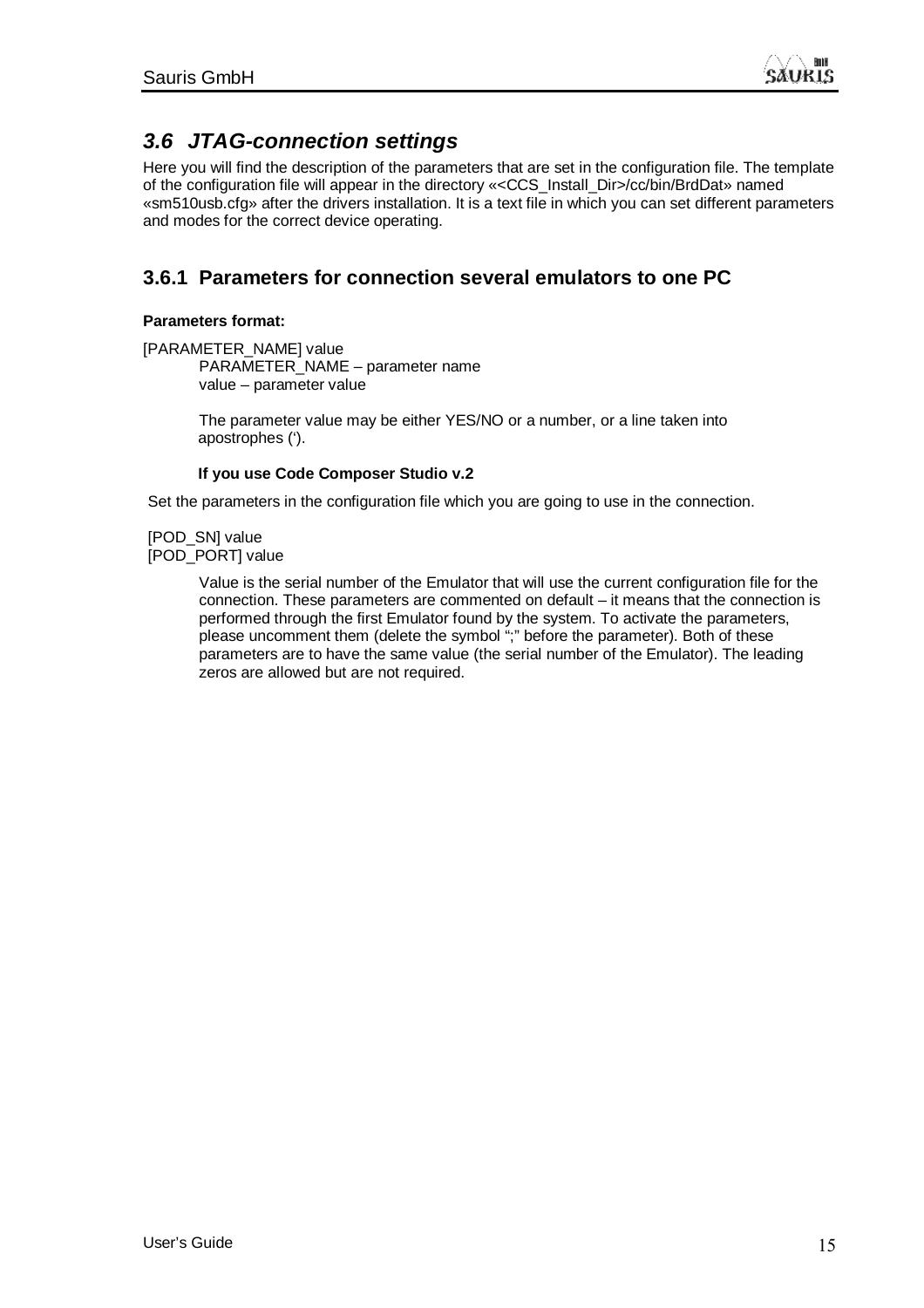#### **If you use Code Composer Studio v.3**

If you create the connection using configuration file do all as described for the Code composer Studio v.2.

If you create the connection through "Factory Board" based on SAU510USB Iso or through "Create Board" using Sauris SAU510-USB Iso Plus Emulator, then you should select tab "Connections Properties" and set YES in the "Use specified emulator only" parameter. After that you should enter the values into the "Enter Serial Number" and "Enter Serial Number again" fields.

| System Configuration<br>Available Processor Ty<br><b>Driver Location</b><br><b>A</b><br>$A = 1$<br>$-1$ $   +$<br>My System<br><b>Connection Properties</b><br>F28335<br>$\bullet$ CP<br>Connection Properties<br>Connection Name & Data File<br>Value<br>Property | $10<1$ man<br> ? | dvr<br>$\times$<br>ldvr<br>dvr               |
|--------------------------------------------------------------------------------------------------------------------------------------------------------------------------------------------------------------------------------------------------------------------|------------------|----------------------------------------------|
|                                                                                                                                                                                                                                                                    |                  |                                              |
|                                                                                                                                                                                                                                                                    |                  |                                              |
|                                                                                                                                                                                                                                                                    |                  |                                              |
|                                                                                                                                                                                                                                                                    |                  |                                              |
| Use specified emulator only<br>Yes                                                                                                                                                                                                                                 |                  |                                              |
| <b>Enter Serial Number</b><br>000123                                                                                                                                                                                                                               |                  |                                              |
| Enter Serial Number again<br>000123                                                                                                                                                                                                                                |                  |                                              |
| TCK Frequency divider range<br>x1                                                                                                                                                                                                                                  |                  | .dvr                                         |
| <b>TCK Frequency</b><br>15,000 MHz                                                                                                                                                                                                                                 |                  |                                              |
| Enable additional 4x TCK divider<br>No                                                                                                                                                                                                                             |                  |                                              |
| TCKR signal mode<br>Target provides TCKR signal                                                                                                                                                                                                                    |                  |                                              |
| Enable adaptive clocking<br>No                                                                                                                                                                                                                                     |                  |                                              |
| TDI and TCKR Termination<br>Enable 120 Ohm termination                                                                                                                                                                                                             |                  |                                              |
| Change property value as necessary in the right column.                                                                                                                                                                                                            |                  | ldvr<br>ls.dvr<br>s.dvr<br>kA.dvr<br>lxM.dvr |
| Finish                                                                                                                                                                                                                                                             | Cancel           | kR.dvr                                       |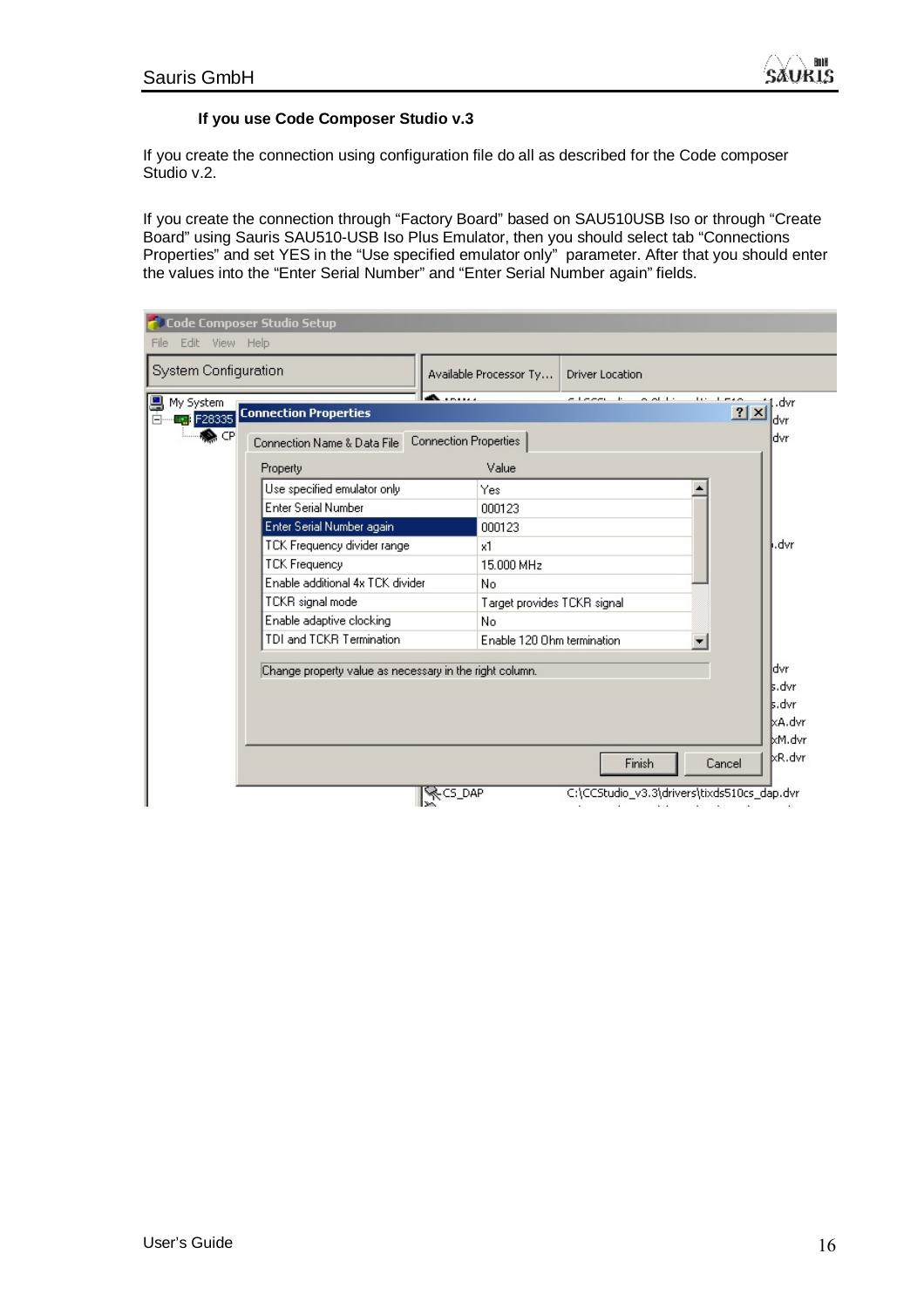#### **If you use Code Composer Studio v.4**

Select the "Advanced" tab in the "Target Configuration" editor. Select the connection. After that "Connections Properties" will appear on the right side. Set the parameter "Use specified emulator only" and after that enter the values into the "Enter Serial Number" and "Enter Serial Number again" fields.

| $\mathbf{H}$<br>霊<br><b>Target Configuration</b><br>E.<br><b>All Connections</b><br><b>Connection Properties</b><br>Set the properties of the selected connection.<br>T.<br>$\boxminus$<br>Sauris SAUS10-USB Iso Plus Emulator 1<br>Import<br>Board Data File<br>auto generate<br>$\blacktriangledown$<br>白· · TM5320F28235_0<br>New<br>$\bullet$ C2800_0<br>□ Use specified emulator only<br>Add<br><b>Enter Serial Number</b><br>000123<br>Enter Serial Number again<br>000123<br>Delete<br>TCK Frequency divider range<br>$\vert x1 \vert$<br>$\overline{\phantom{0}}$<br>Up.<br>15.000 MHz<br><b>TCK Frequency</b><br>$\overline{\phantom{0}}$<br><b>Down</b><br>Enable additional 4x TCK divider<br>Enable adaptive clocking<br>Target provides TCKR signal<br>TCKR signal mode<br>$\cdot$<br>Enable 120 Ohm termination<br>TDI and TCKR Termination<br>$\overline{\phantom{a}}$<br>TMS/TDO on rising edge, allows higher TCK<br>TMS/TDO Output Timing<br>$\overline{\phantom{0}}$<br>Additional delay for TMS output   0 ns<br>$\overline{\phantom{a}}$ | <b>R</b> *NewTargetConfiguration.ccxml X |  | 一日 |
|---------------------------------------------------------------------------------------------------------------------------------------------------------------------------------------------------------------------------------------------------------------------------------------------------------------------------------------------------------------------------------------------------------------------------------------------------------------------------------------------------------------------------------------------------------------------------------------------------------------------------------------------------------------------------------------------------------------------------------------------------------------------------------------------------------------------------------------------------------------------------------------------------------------------------------------------------------------------------------------------------------------------------------------------------------------|------------------------------------------|--|----|
|                                                                                                                                                                                                                                                                                                                                                                                                                                                                                                                                                                                                                                                                                                                                                                                                                                                                                                                                                                                                                                                               |                                          |  |    |
| Additional delay for TDO output   0 ns<br>$\overline{\phantom{a}}$<br>3 TCK clocks (default)<br>Link delay<br>$\blacktriangledown$                                                                                                                                                                                                                                                                                                                                                                                                                                                                                                                                                                                                                                                                                                                                                                                                                                                                                                                            |                                          |  |    |

### **3.6.2 Parameters for setting TCK frequency**

[POD\_TCKDIV] value [POD\_TCKEXP] value [POD\_TCKPREDIVENA] YES/NO [UNIFY\_CLKMODE] 'slow'/'fast'/'normal'

> There are two ways to enable the clocking of the JTAG-chain. These are clocking at a fixed frequency and adaptive clocking. The fixed frequency can be used for most hardware where the maximum allowed TCK does not depend on the CPU frequency. The adaptive clocking is used for the devices that require dynamically changing TCK for operating – in these devices the TCK is based on the clock frequency of the CPU. DaVinci is an example of such a device – it includes ARM- and DSP-cores that have different clock frequency and the TCK in each moment depends on the frequency of the currently active core.

To setting frequency in the CCS v.2 or CCS v.3 if you create the connection using configuration file set the [POD\_TCKDIV], [POD\_TCKEXP] and [POD\_TCKPREDIVENA] parameters in the \*.cfg file.

Range of the parameters:

[POD\_TCKEXP] 0…7 [POD\_TCKDIV] 0…15 [POD\_TCKPREDIVENA] YES/NO

If POD  $TCKEY = 0$  then  $F$ tck = 210 / (POD\_TCKDIV + 4) MHz

If POD  $TCKEXP > 0$  then Ftck = 210 / ((POD\_TCKDIV + 1) \* (2^POD\_TCKEXP) + 4) MHz

To initiate the additional frequency divider set YES in the [POD\_TCKPREDIVENA] parameter.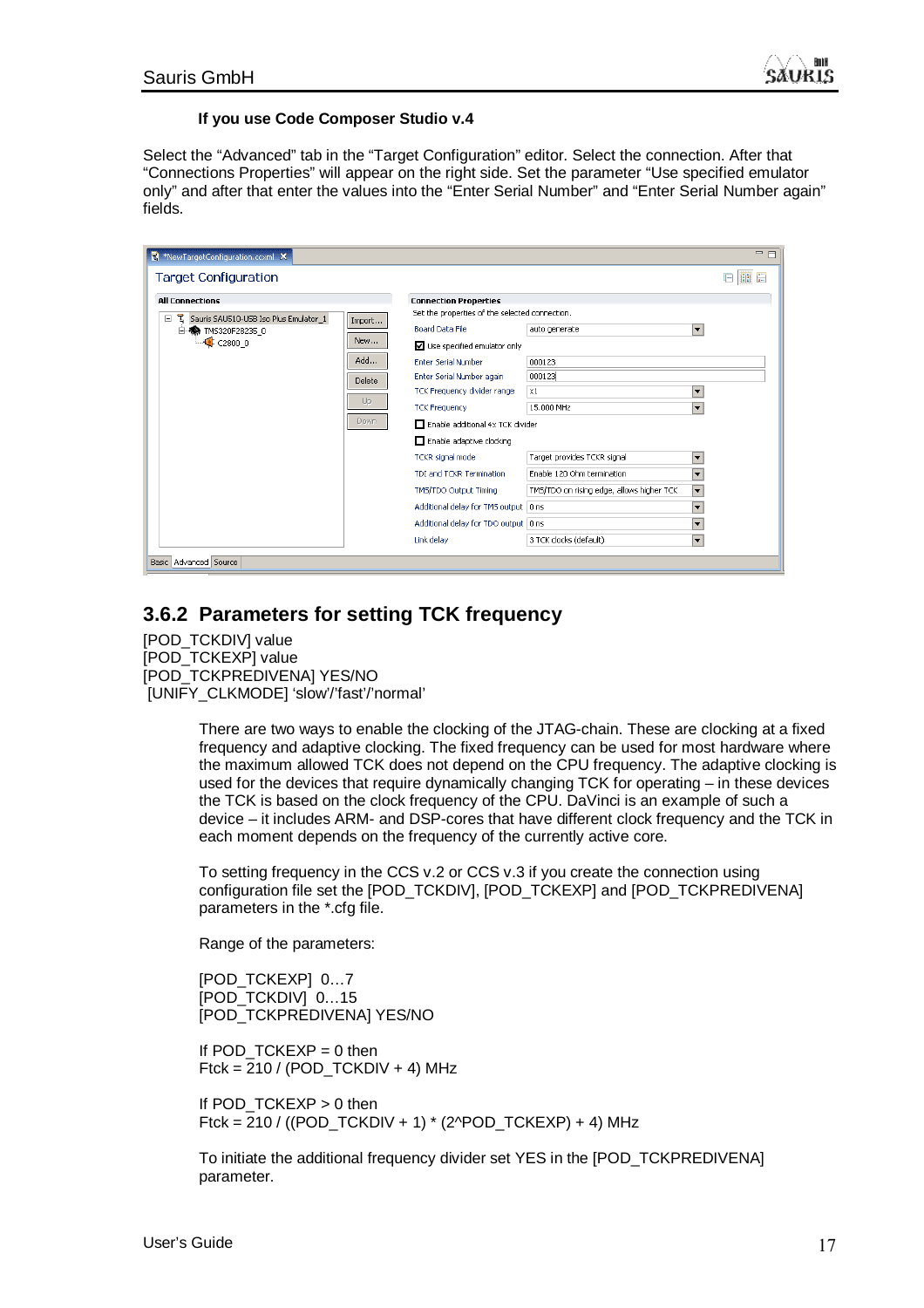You can use the frequency from 25 kHz to 52.5 MHz. [UNIFY\_CLKMODE] should be set as *slow* for the TCKs of 500 kHz and lower. [UNIFY\_CLKMODE] should be set as *fast* for the TCKs of 5 MHz and higher.

To set the TCK in the CCS v.3 by creating the connection through "Factory Board" based on SAU510USB Iso or through "Create Board" using Sauris SAU510-USB Iso Plus Emulator, then you should select tab "Connections Properties" and set TCK Frequency Divider range and ЕСЛ Frequency. Additionally you can initiate the additional frequency divider by setting "Enable additional 4x TCK divider" parameter.

### **3.6.3 Adaptive clocking mode**

[POD\_ACLK\_ENABLE] YES/NO

On default TCK is generates by emulator independently of TCKR from target. There is a constant frequency on TCK. But some processors is needed in frequency limit, that should be set inside and depended from its own clock frequency that can be considerably change during the functioning, for example because of PLL reprogramming. This processors have JTAG return clock frequency output gated required internal frequency. If this output connected to emulator's TCKR, then adaptive clocking mode allows emulator to function on maximum frequency, that is allowed to processor. In the adaptive clocking mode it is required not only TCK signal, but correspondence TCKR with current TCK value, for generating TCK edge. Thus never be generated rising or falling edge before previous rising/falling edge did not go through TCK->TCKR circuit. In this case maximum frequency is limited by divider. As a rule adaptive clocking mode is used with ARM processors.

**Note**: It is dangerous to set TCK frequency limit higher than 20 MHz when adaptive clocking mode. There can be bugs of emulator-target system if as a result of adaptation "tweaking connection for functioning on high frequency" requirements is changed.

For enable adaptive clocking in the **CCS v.2** or **CCS v.3** if you create the connection using configuration file set YES in the [POD\_ACLK\_ENABLE] parameter in the configuration file.

To enable adaptive clocking in CCS v.3 by creating the connection through "Factory Board" based on SAU510USB Iso or through "Create Board" using Sauris SAU510-USB Iso Plus Emulator or in **CCS v.4** you should set the "Enable adaptive clocking" parameter in the connection properties.

### **3.6.4 Functioning without return clocking**

There is some cases where system needs to functioning without return clocking signal, for example, functioning with ARM JTAG where TCKR signal is optional. There is bypass way for the signal TCK -> TCKR beside all outside circuits. This way provide approximately the same delay as outside circuit by using standard cable and 5 cm length of TCK->TCKR. There is an opportunity to increase this delay with the 4,8 ns (1/210 MHz) step.

[POD\_TCK\_BPAS\_DLY] 0..3 [POD\_NO\_TCKR] YES/NO

[POD\_TCK\_BPAS\_DLY] adjusts delay from zero to 3\*4,8 ns.

To enable functioning without return clocking mode in CCS v.2 or CCS v.3 if you create the connection using configuration file set YES in the [POD\_NO\_TCKR] parameter and value of the [POD\_TCK\_BPAS\_DLY] parameter in the \*cfg file.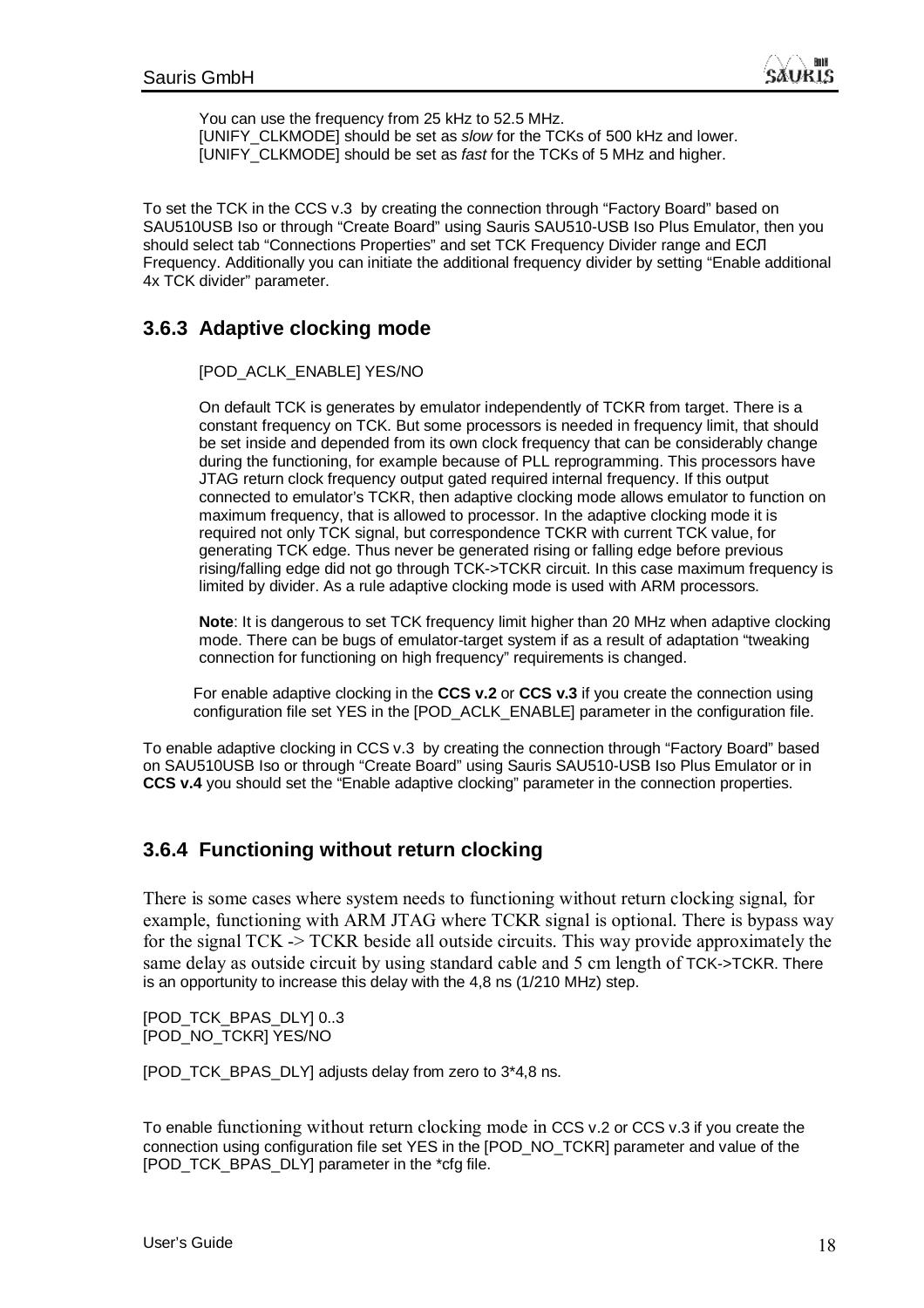[POD\_TCK\_BPAS\_DLY] 0..3

[POD\_TCK\_BPAS\_DLY] adjusts delay from zero to 3\*4,8 ns.

To enable functioning without return clocking mode in CCS v.3 by creating the connection through "Factory Board" based on SAU510USB Iso or through "Create Board" using Sauris SAU510- USB Iso Plus Emulator or in CCS v.4 you should set "Target doesn't provides TCKR signal" in the "TCKR signal mode" parameter. After that set the "Additional delay for internal TCKR bypass path".

### **3.6.5 Control the impedance matching circuits**

There is an opportunity to connect the impedance matching circuits to TCK\_RET and TDI pins to improve this signals quality. It connects on default.

[POD\_TCKLOAD] YES/NO

[POD\_TDILOAD] YES/NO

To connect the impedance matching circuits to TCK\_RET and TDI in CCS v.2 or CCS v.3 if you create the connection using configuration file set the appropriate value in the [POD\_TCKLOAD] or [POD\_TDILOAD] parameters in the \*cfg file.

**Note:** Signal for connection of both impedance matching circuits generates as logic function of [POD\_TCKLOAD] OR [POD\_TDILOAD].

To connect the impedance matching circuits to TCK\_RET and TDI in CCS v.3 by creating the connection through "Factory Board" based on SAU510USB Iso or through "Create Board" using Sauris SAU510-USB Iso Plus Emulator or in CCS v.4 you should set appropriate value in "TDI and TCKR termination" parameter.

### **3.6.6 Tweaking connection for functioning on high frequency**

There is a large internal generating TMS and TDO delay relative to TCKR edge in the SAU510-USB ISO PLUS Emulator because of galvanic isolation. TMS and TDO change after 38 ns after the TCKR edge. Thus if you do not change parameters of this chapter then high TCK frequency is 24 MHz. There is an opportunity to function on higher frequencies. It is necessary when you use devices which generate its own TCKR signal which do not depends from emulator TCK (for example, some starter kits from Spectrum Digital which generates its own TCKR with 30 MHz frequency). For tweaking connection there are following parameters.

[UNIFY\_LINKDLY] 3..5

[POD\_TMS\_OFS] 0..7

[POD\_TDO\_OFS] 0..7

[POD\_TDOONTCKFALL] YES/NO

[UNIFY\_LINKDLY] ("Link delay"). This parameter set number of delay cycles of TMS and TDO after its generate by JTAG-controller in the emulator and before its fall into processor pins. Minimus value is 3 because of synchrosignal into the emulator. If the delay of generating TMS and TDO from rising edge TCKR exceeds one period of TCKR you should increase parameter Link Delay on one item by setting value 4. If the delay of generating TMS and TDO from rising edge TCKR exceeds two periods of TCKR you should increase parameter Link Delay on two items by setting value 5.

[POD\_TMS\_OFS] and [POD\_TDO\_OFS] ("Additional delay for TMS output", "Additional delay for TDO output"). This parameters provide set additional delay in generating TMS and TDO form zero to 7 \* 4,8 ns intervals. You should tuning this parameters if TMS and TDO disturb setup/hold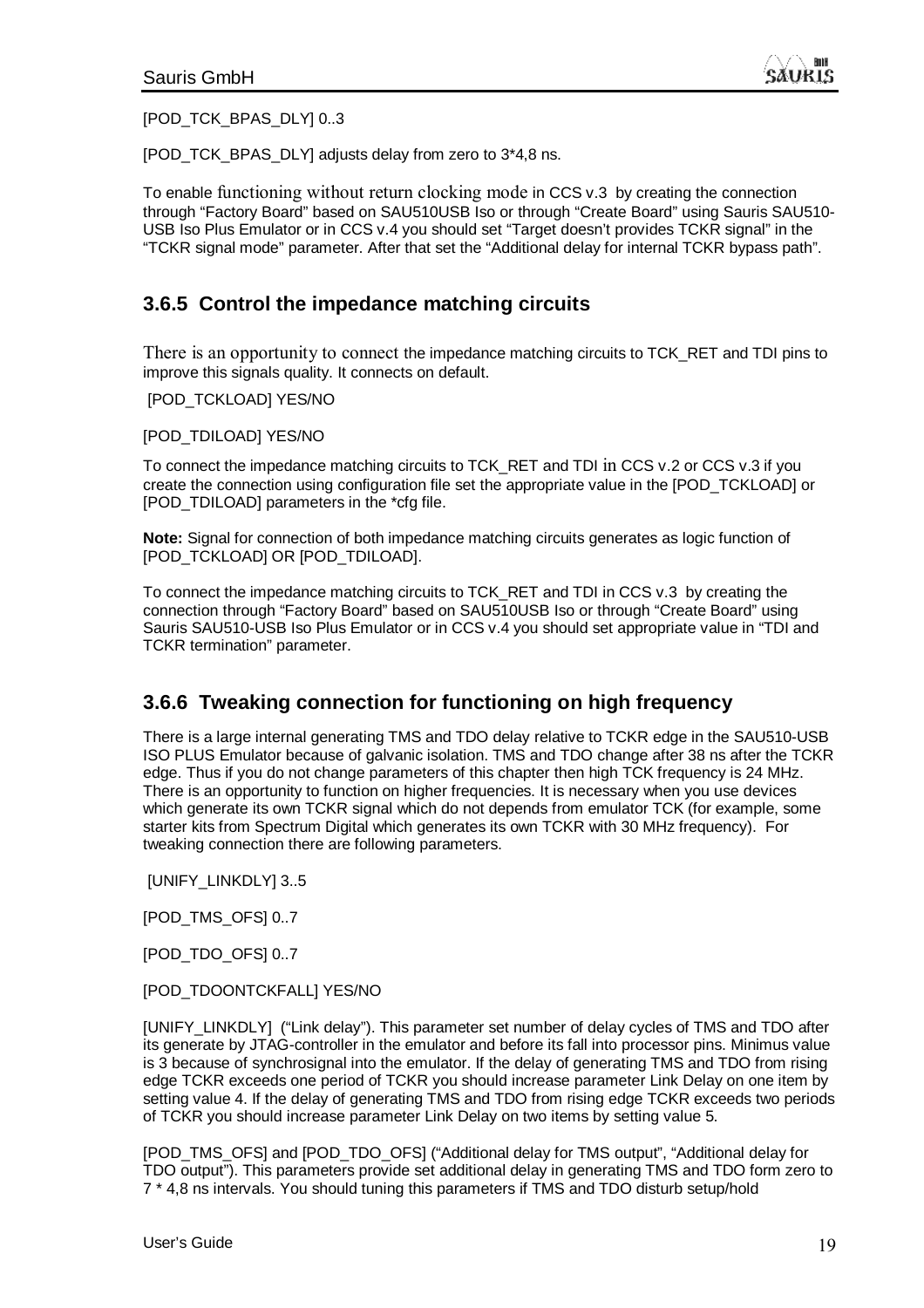

requirements for processor with defined frequency and TCKR->TMS/TDO delay. To move TMS/TDO changing you should increase parameters [POD\_TMS\_OFS] and [POD\_TDO\_OFS]. After that you should specify the "Link delay" parameter.

 [POD\_TDOONTCKFALL] ("TMS/TDO output timing") allows to switch the output driver of TMS and TDO to sampling at the falling edge of TCKR. It comply with the IEEE-1149.1 standard, but it enables less value of max TCK frequency (approximately 11..12 MHz) because of 38 ns delay (due to galvanic isolation) starts not from previous rising edge to next rising edge but from falling edge TCKR to rising edge. Remember that there is a frequency limit in TMS/TDO sampling at the falling edge mode when enable adaptive clocking mode. You can use this parameter to solve the problems with setup/hold requirements. Enabling the TMS/TDO sampling at the falling edge mode generates half period delay of TCKR relative to sampling at the rising edge mode.

Note: if the divide coefficient is odd then width of positive half-wave differ from negative halfwave on 4,8 ns. Half-wave width can be unpredictable in the adaptive clocking mode.